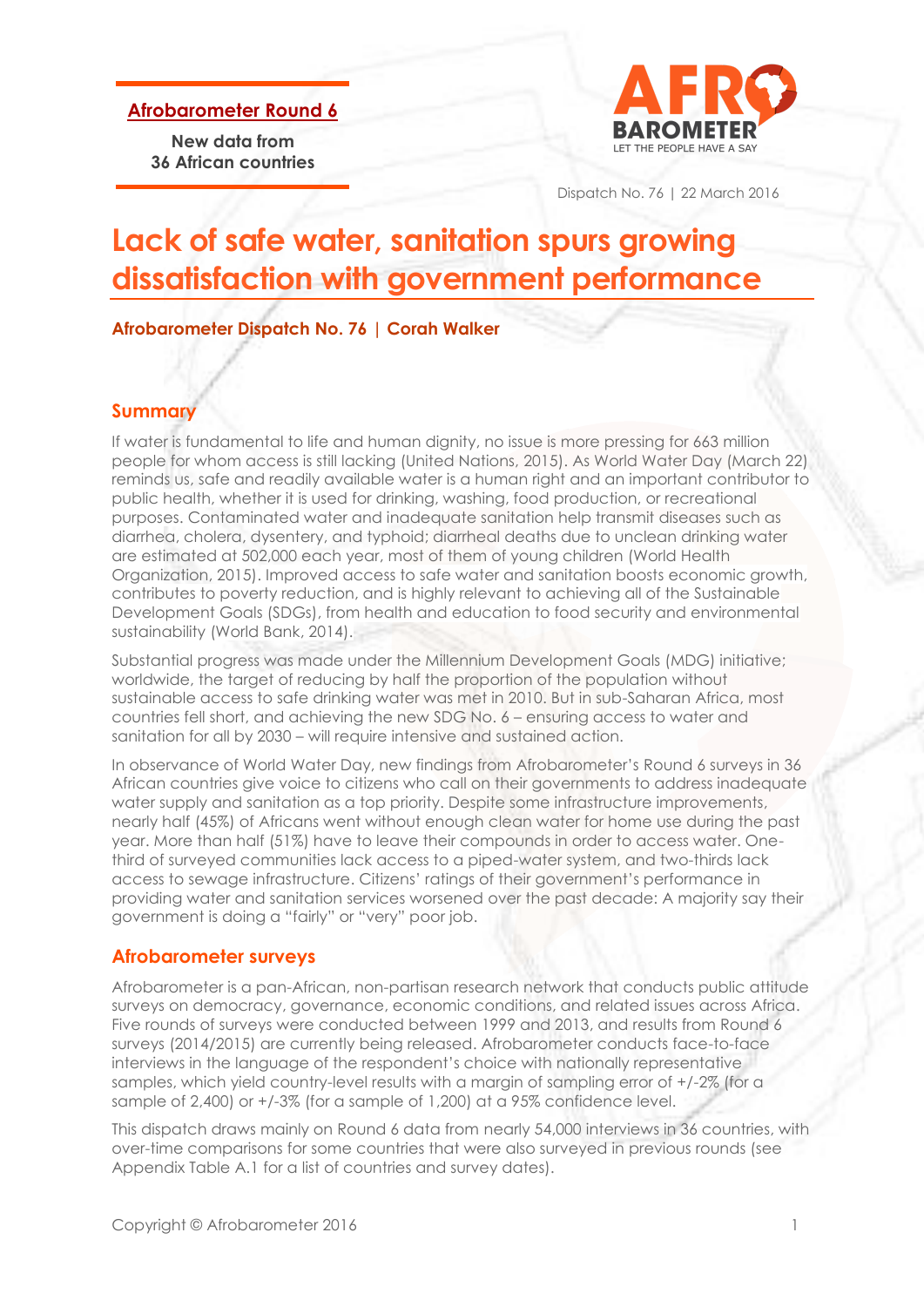



36 African countries (average) | 2014/2015



The contextual data on service infrastructure reported here are captured before and after interviews with survey respondents. Afrobarometer field teams make on-the-ground observations in each census enumeration area (EA) about services and facilities that are available in the area. These observations are recorded and confirmed by survey field supervisors. Since the EAs visited are selected to represent the population of the country as a whole, these data provide reliable indicators of infrastructure and service availability.

Interested readers should watch for additional Round 6 findings to be released over the coming months (see [http://afrobarometer.org/countries/results-round\)](http://afrobarometer.org/countries/results-round).

# **Key findings**

- Across 36 countries, almost half (45%) of respondents say they went without enough clean water at least once during the previous year. One in five (19%) did so "many times" or "always."
- A majority of Africans (51%) can only access water outside of their compound.
- **More than one-third (36%) of surveyed communities have no infrastructure for piped** water. More than two-thirds (68%) lack sewerage infrastructure.
- One in five citizens (20%) have to leave their compound to use a latrine, and almost one in 10 (8%) have no access at all to a latrine or toilet, even outside their compound.
- Rural residents have far less access to water and sanitation than their urban counterparts. North Africa outperforms other regions, while East Africa lags behind.
- $\blacksquare$  Water supply ranks fifth among important problems that citizens say their governments must address. In Burkina Faso, Guinea, and Niger, it's problem No. 1.
- A majority (55%) of African citizens rate their government's handling of water supply as "fairly bad" or "very bad." Across 18 countries tracked since 2005/2006, negative ratings have increased by 14 percentage points.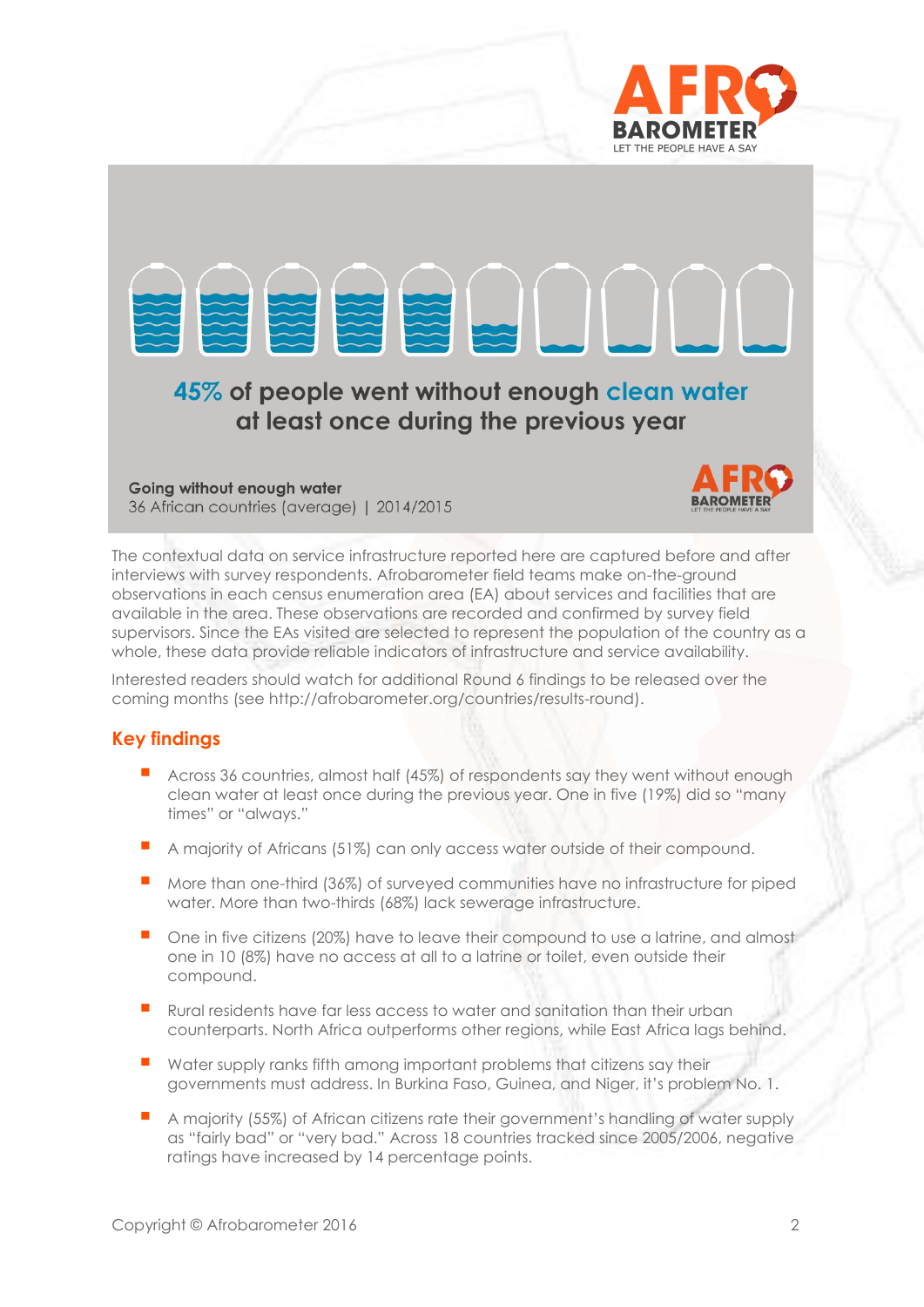

# **Limited access to water and sanitation**

On average across 36 countries, almost half (45%) of respondents say they went without enough water for home use at least once during the previous year, including one in five (19%) who say they went without water "many times" or "always" (Figure 1). Almost threefourths of citizens in Gabon (74%) and Liberia (72%) report going without enough water, compared to 8% in Mauritius and 15% in Cape Verde (Figure 2). Going without enough water "many times" or "always" affected more than one-third of citizens in Madagascar (42%),

**Do your own analysis of Afrobarometer data – on any question, for any country and survey round. It's easy and free at www.afrobarometer.org/online-data-analysis.**

Gabon (39%), Guinea (38%), and Togo (37%).

By region,<sup>1</sup> Central Africa (55%) has the highest proportion of respondents who say they went without enough water at least

once, while North Africa has the lowest (33%). Rural residents are more likely than their urban counterparts to experience water scarcity, 50% vs. 39%. (Urban-rural and regional differences are summarized in Figure 16 and Figure 17 on Page 19.)



#### **Figure 1: How often went without enough water** | 36 countries | 2014/2015

**Respondents were asked:** *Over the past year, how often, if ever, have you or anyone in your family gone without enough clean water for home use?*

<sup>&</sup>lt;sup>1</sup> Regional groupings are: North Africa (Algeria, Egypt, Morocco, Sudan, Tunisia), Central Africa (Cameroon, Gabon, São Tomé and Principe), East Africa (Burundi, Kenya, Tanzania, Uganda), West Africa (Benin, Burkina Faso, Cape Verde, Côte d'Ivoire, Ghana, Guinea, Liberia, Mali, Niger, Nigeria, Senegal, Sierra Leone, Togo), Southern Africa (Botswana, Lesotho, Madagascar, Malawi, Mauritius, Mozambique, Namibia, South Africa, Swaziland, Zambia, Zimbabwe).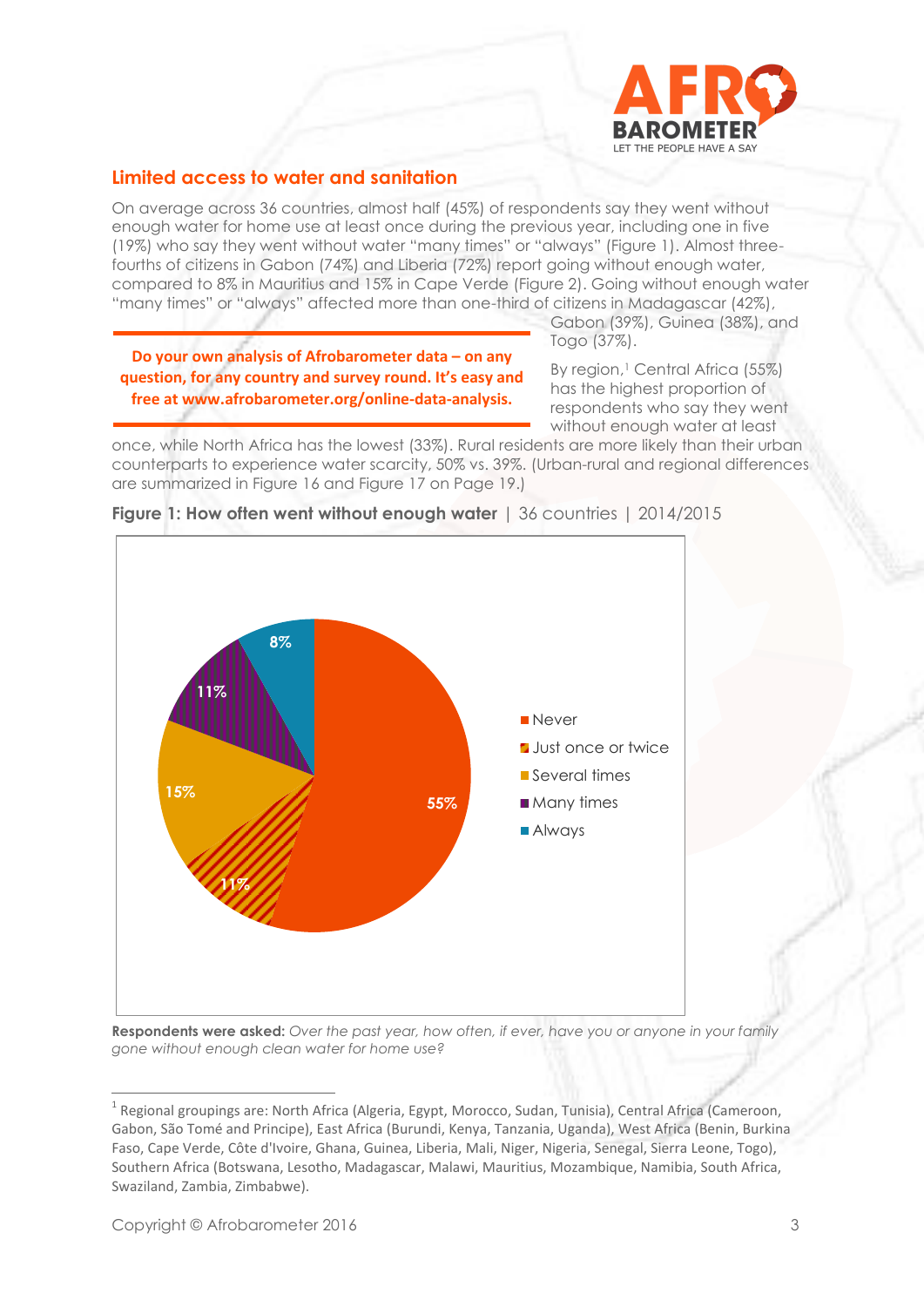

|                  | <b>Figure 2: How often went without enough water</b> $\vert$ by country $\vert$ 36 countries |  |  |
|------------------|----------------------------------------------------------------------------------------------|--|--|
| $\mid$ 2014/2015 |                                                                                              |  |  |

| Gabon<br>39%<br>26%<br>26%<br>9%<br>Guinea<br>38%<br>20%<br>38%<br>49<br>Togo<br>37%<br>18%<br>39%<br>6%<br>Côte d'Ivoire<br>38%<br>32%<br>20%<br>10%<br><b>Burkina Faso</b><br>32%<br>37%<br>20%<br>11%<br>Cameroon<br>30%<br>21%<br>38%<br>1%<br>Liberia<br>27%<br>28%<br>27%<br>17%<br>Niger<br>27%<br>$\sqrt{8\%}$<br>49%<br>15%<br>Mozambique<br>35%<br>27%<br>$16\%$<br>21%<br>Sudan<br>24%<br>40%<br>23%<br>13%<br><b>Benin</b><br>24%<br>22%<br>44%<br>$1\%$<br>Malawi<br>22%<br>60%<br>$13\%$<br>- 16%<br>Senegal<br>22%<br>48%<br>20%<br>$ 10\% $<br>Swaziland<br>21%<br>53%<br>15%<br>$1\%$<br>Lesotho<br>21%<br>15%<br>50%<br>14%<br>Zimbabwe<br>21%<br>44%<br>18%<br>17%<br>Average<br>55%<br>19%<br>15%<br>$11\%$<br>Tanzania<br>19%<br>16%<br>5%<br>50%<br>Sierra Leone<br>19%<br>22%<br>52%<br>$7\%$<br>Burundi<br>19%<br>18%<br>56%<br>Zambia<br>20%<br>52%<br>$16\%$<br>1%<br>Botswana<br>$14\%$<br>55%<br>16%<br>15%<br>Mali<br>10% 5%<br>70%<br>15%<br>São Tomé and Príncipe<br>70%<br>14%<br>-9%<br>Uganda<br>13%<br>16%<br>58%<br>14%<br>Kenya<br>58%<br>12%<br><u> 17% </u><br>13%<br>Tunisia<br>$10\%$ 7%<br>$74\%$<br>9%<br>Nigeria<br>55%<br>$10\%$<br>18%<br>16%<br>South Africa<br>69%<br>9%<br>9%<br>13%<br>$8\%$<br>74%<br>Ghana<br>11%<br>Algeria<br>6% 10%<br>71%<br>$12\%$<br>Morocco<br>$\sqrt{6\%}$ 11%<br>72%<br>$1\%$<br>Namibia<br>6% 6%<br>$76\%$<br>3%<br>Egypt<br>5% 7%<br>75%<br>12%<br>Cape Verde<br>4%5% 6%<br>85%<br>Mauritius<br>273%<br>92% | Madagascar |    | 42% | 17% | 8%  | 34%         |
|--------------------------------------------------------------------------------------------------------------------------------------------------------------------------------------------------------------------------------------------------------------------------------------------------------------------------------------------------------------------------------------------------------------------------------------------------------------------------------------------------------------------------------------------------------------------------------------------------------------------------------------------------------------------------------------------------------------------------------------------------------------------------------------------------------------------------------------------------------------------------------------------------------------------------------------------------------------------------------------------------------------------------------------------------------------------------------------------------------------------------------------------------------------------------------------------------------------------------------------------------------------------------------------------------------------------------------------------------------------------------------------------------------------------------------------------------------------------------------------------|------------|----|-----|-----|-----|-------------|
|                                                                                                                                                                                                                                                                                                                                                                                                                                                                                                                                                                                                                                                                                                                                                                                                                                                                                                                                                                                                                                                                                                                                                                                                                                                                                                                                                                                                                                                                                            |            |    |     |     |     |             |
|                                                                                                                                                                                                                                                                                                                                                                                                                                                                                                                                                                                                                                                                                                                                                                                                                                                                                                                                                                                                                                                                                                                                                                                                                                                                                                                                                                                                                                                                                            |            |    |     |     |     |             |
|                                                                                                                                                                                                                                                                                                                                                                                                                                                                                                                                                                                                                                                                                                                                                                                                                                                                                                                                                                                                                                                                                                                                                                                                                                                                                                                                                                                                                                                                                            |            |    |     |     |     |             |
|                                                                                                                                                                                                                                                                                                                                                                                                                                                                                                                                                                                                                                                                                                                                                                                                                                                                                                                                                                                                                                                                                                                                                                                                                                                                                                                                                                                                                                                                                            |            |    |     |     |     |             |
|                                                                                                                                                                                                                                                                                                                                                                                                                                                                                                                                                                                                                                                                                                                                                                                                                                                                                                                                                                                                                                                                                                                                                                                                                                                                                                                                                                                                                                                                                            |            |    |     |     |     |             |
|                                                                                                                                                                                                                                                                                                                                                                                                                                                                                                                                                                                                                                                                                                                                                                                                                                                                                                                                                                                                                                                                                                                                                                                                                                                                                                                                                                                                                                                                                            |            |    |     |     |     |             |
|                                                                                                                                                                                                                                                                                                                                                                                                                                                                                                                                                                                                                                                                                                                                                                                                                                                                                                                                                                                                                                                                                                                                                                                                                                                                                                                                                                                                                                                                                            |            |    |     |     |     |             |
|                                                                                                                                                                                                                                                                                                                                                                                                                                                                                                                                                                                                                                                                                                                                                                                                                                                                                                                                                                                                                                                                                                                                                                                                                                                                                                                                                                                                                                                                                            |            |    |     |     |     |             |
|                                                                                                                                                                                                                                                                                                                                                                                                                                                                                                                                                                                                                                                                                                                                                                                                                                                                                                                                                                                                                                                                                                                                                                                                                                                                                                                                                                                                                                                                                            |            |    |     |     |     |             |
|                                                                                                                                                                                                                                                                                                                                                                                                                                                                                                                                                                                                                                                                                                                                                                                                                                                                                                                                                                                                                                                                                                                                                                                                                                                                                                                                                                                                                                                                                            |            |    |     |     |     |             |
|                                                                                                                                                                                                                                                                                                                                                                                                                                                                                                                                                                                                                                                                                                                                                                                                                                                                                                                                                                                                                                                                                                                                                                                                                                                                                                                                                                                                                                                                                            |            |    |     |     |     |             |
|                                                                                                                                                                                                                                                                                                                                                                                                                                                                                                                                                                                                                                                                                                                                                                                                                                                                                                                                                                                                                                                                                                                                                                                                                                                                                                                                                                                                                                                                                            |            |    |     |     |     |             |
|                                                                                                                                                                                                                                                                                                                                                                                                                                                                                                                                                                                                                                                                                                                                                                                                                                                                                                                                                                                                                                                                                                                                                                                                                                                                                                                                                                                                                                                                                            |            |    |     |     |     |             |
|                                                                                                                                                                                                                                                                                                                                                                                                                                                                                                                                                                                                                                                                                                                                                                                                                                                                                                                                                                                                                                                                                                                                                                                                                                                                                                                                                                                                                                                                                            |            |    |     |     |     |             |
|                                                                                                                                                                                                                                                                                                                                                                                                                                                                                                                                                                                                                                                                                                                                                                                                                                                                                                                                                                                                                                                                                                                                                                                                                                                                                                                                                                                                                                                                                            |            |    |     |     |     |             |
|                                                                                                                                                                                                                                                                                                                                                                                                                                                                                                                                                                                                                                                                                                                                                                                                                                                                                                                                                                                                                                                                                                                                                                                                                                                                                                                                                                                                                                                                                            |            |    |     |     |     |             |
|                                                                                                                                                                                                                                                                                                                                                                                                                                                                                                                                                                                                                                                                                                                                                                                                                                                                                                                                                                                                                                                                                                                                                                                                                                                                                                                                                                                                                                                                                            |            |    |     |     |     |             |
|                                                                                                                                                                                                                                                                                                                                                                                                                                                                                                                                                                                                                                                                                                                                                                                                                                                                                                                                                                                                                                                                                                                                                                                                                                                                                                                                                                                                                                                                                            |            |    |     |     |     |             |
|                                                                                                                                                                                                                                                                                                                                                                                                                                                                                                                                                                                                                                                                                                                                                                                                                                                                                                                                                                                                                                                                                                                                                                                                                                                                                                                                                                                                                                                                                            |            |    |     |     |     |             |
|                                                                                                                                                                                                                                                                                                                                                                                                                                                                                                                                                                                                                                                                                                                                                                                                                                                                                                                                                                                                                                                                                                                                                                                                                                                                                                                                                                                                                                                                                            |            |    |     |     |     |             |
|                                                                                                                                                                                                                                                                                                                                                                                                                                                                                                                                                                                                                                                                                                                                                                                                                                                                                                                                                                                                                                                                                                                                                                                                                                                                                                                                                                                                                                                                                            |            |    |     |     |     |             |
|                                                                                                                                                                                                                                                                                                                                                                                                                                                                                                                                                                                                                                                                                                                                                                                                                                                                                                                                                                                                                                                                                                                                                                                                                                                                                                                                                                                                                                                                                            |            |    |     |     |     |             |
|                                                                                                                                                                                                                                                                                                                                                                                                                                                                                                                                                                                                                                                                                                                                                                                                                                                                                                                                                                                                                                                                                                                                                                                                                                                                                                                                                                                                                                                                                            |            |    |     |     |     |             |
|                                                                                                                                                                                                                                                                                                                                                                                                                                                                                                                                                                                                                                                                                                                                                                                                                                                                                                                                                                                                                                                                                                                                                                                                                                                                                                                                                                                                                                                                                            |            |    |     |     |     |             |
|                                                                                                                                                                                                                                                                                                                                                                                                                                                                                                                                                                                                                                                                                                                                                                                                                                                                                                                                                                                                                                                                                                                                                                                                                                                                                                                                                                                                                                                                                            |            |    |     |     |     |             |
|                                                                                                                                                                                                                                                                                                                                                                                                                                                                                                                                                                                                                                                                                                                                                                                                                                                                                                                                                                                                                                                                                                                                                                                                                                                                                                                                                                                                                                                                                            |            |    |     |     |     |             |
|                                                                                                                                                                                                                                                                                                                                                                                                                                                                                                                                                                                                                                                                                                                                                                                                                                                                                                                                                                                                                                                                                                                                                                                                                                                                                                                                                                                                                                                                                            |            |    |     |     |     |             |
|                                                                                                                                                                                                                                                                                                                                                                                                                                                                                                                                                                                                                                                                                                                                                                                                                                                                                                                                                                                                                                                                                                                                                                                                                                                                                                                                                                                                                                                                                            |            |    |     |     |     |             |
|                                                                                                                                                                                                                                                                                                                                                                                                                                                                                                                                                                                                                                                                                                                                                                                                                                                                                                                                                                                                                                                                                                                                                                                                                                                                                                                                                                                                                                                                                            |            |    |     |     |     |             |
|                                                                                                                                                                                                                                                                                                                                                                                                                                                                                                                                                                                                                                                                                                                                                                                                                                                                                                                                                                                                                                                                                                                                                                                                                                                                                                                                                                                                                                                                                            |            |    |     |     |     |             |
|                                                                                                                                                                                                                                                                                                                                                                                                                                                                                                                                                                                                                                                                                                                                                                                                                                                                                                                                                                                                                                                                                                                                                                                                                                                                                                                                                                                                                                                                                            |            |    |     |     |     |             |
|                                                                                                                                                                                                                                                                                                                                                                                                                                                                                                                                                                                                                                                                                                                                                                                                                                                                                                                                                                                                                                                                                                                                                                                                                                                                                                                                                                                                                                                                                            |            |    |     |     |     |             |
|                                                                                                                                                                                                                                                                                                                                                                                                                                                                                                                                                                                                                                                                                                                                                                                                                                                                                                                                                                                                                                                                                                                                                                                                                                                                                                                                                                                                                                                                                            |            |    |     |     |     |             |
|                                                                                                                                                                                                                                                                                                                                                                                                                                                                                                                                                                                                                                                                                                                                                                                                                                                                                                                                                                                                                                                                                                                                                                                                                                                                                                                                                                                                                                                                                            |            |    |     |     |     |             |
|                                                                                                                                                                                                                                                                                                                                                                                                                                                                                                                                                                                                                                                                                                                                                                                                                                                                                                                                                                                                                                                                                                                                                                                                                                                                                                                                                                                                                                                                                            |            |    |     |     |     |             |
|                                                                                                                                                                                                                                                                                                                                                                                                                                                                                                                                                                                                                                                                                                                                                                                                                                                                                                                                                                                                                                                                                                                                                                                                                                                                                                                                                                                                                                                                                            |            |    |     |     |     |             |
|                                                                                                                                                                                                                                                                                                                                                                                                                                                                                                                                                                                                                                                                                                                                                                                                                                                                                                                                                                                                                                                                                                                                                                                                                                                                                                                                                                                                                                                                                            |            | 0% | 20% | 40% | 60% | 80%<br>100% |

**Respondents were asked:** *Over the past year, how often, if ever, have you or anyone in your family gone without enough clean water for home use?*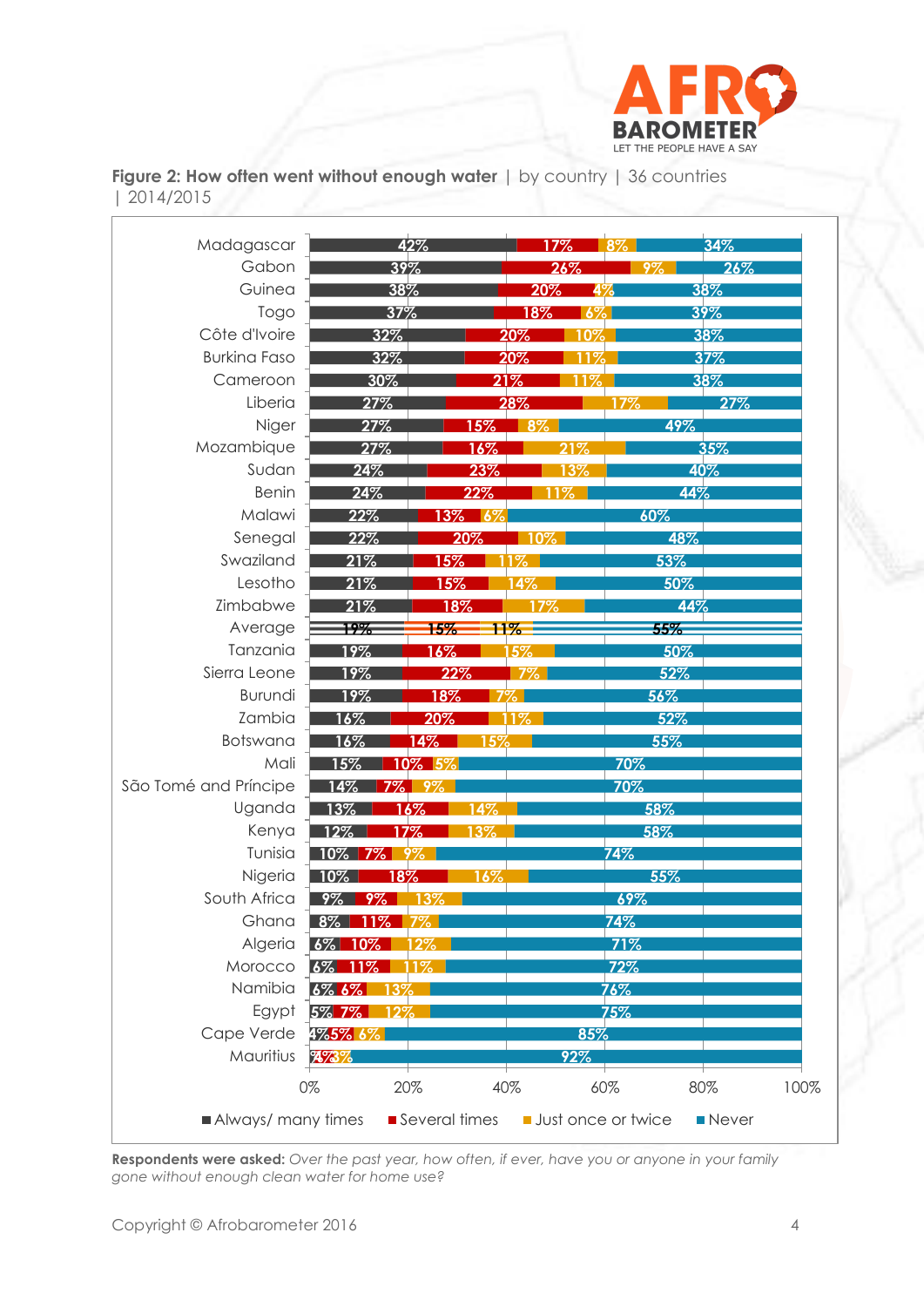

Overall, the past decade has seen no improvement in the experience of water scarcity. Across 18 countries tracked by Afrobarometer surveys since 2005/2006,<sup>2</sup> the average proportion of respondents who went without enough water increased marginally, from 40% to 43%. Six countries significantly reduced the proportion of citizens who went without water, led by Cape Verde (a 27-percentage-point drop) and Namibia (-25 points) (Figure 3, top). 3 The proportions increased in four countries, most dramatically (by 43 percentage points) in Madagascar (Figure 3, bottom).





**Respondents were asked:** *Over the past year, how often, if ever, have you or anyone in your family gone without enough clean water for home use? (% who went without water at least once in the preceding year)*

 2 The 18 countries are Benin, Botswana, Cape Verde, Ghana, Kenya, Lesotho, Madagascar, Malawi, Mali, Mozambique, Namibia, Nigeria, Senegal, South Africa, Tanzania, Uganda, Zambia, and Zimbabwe.

<sup>3</sup> Due to rounding, the sum of subcategories may vary by 1 percentage point from reported totals.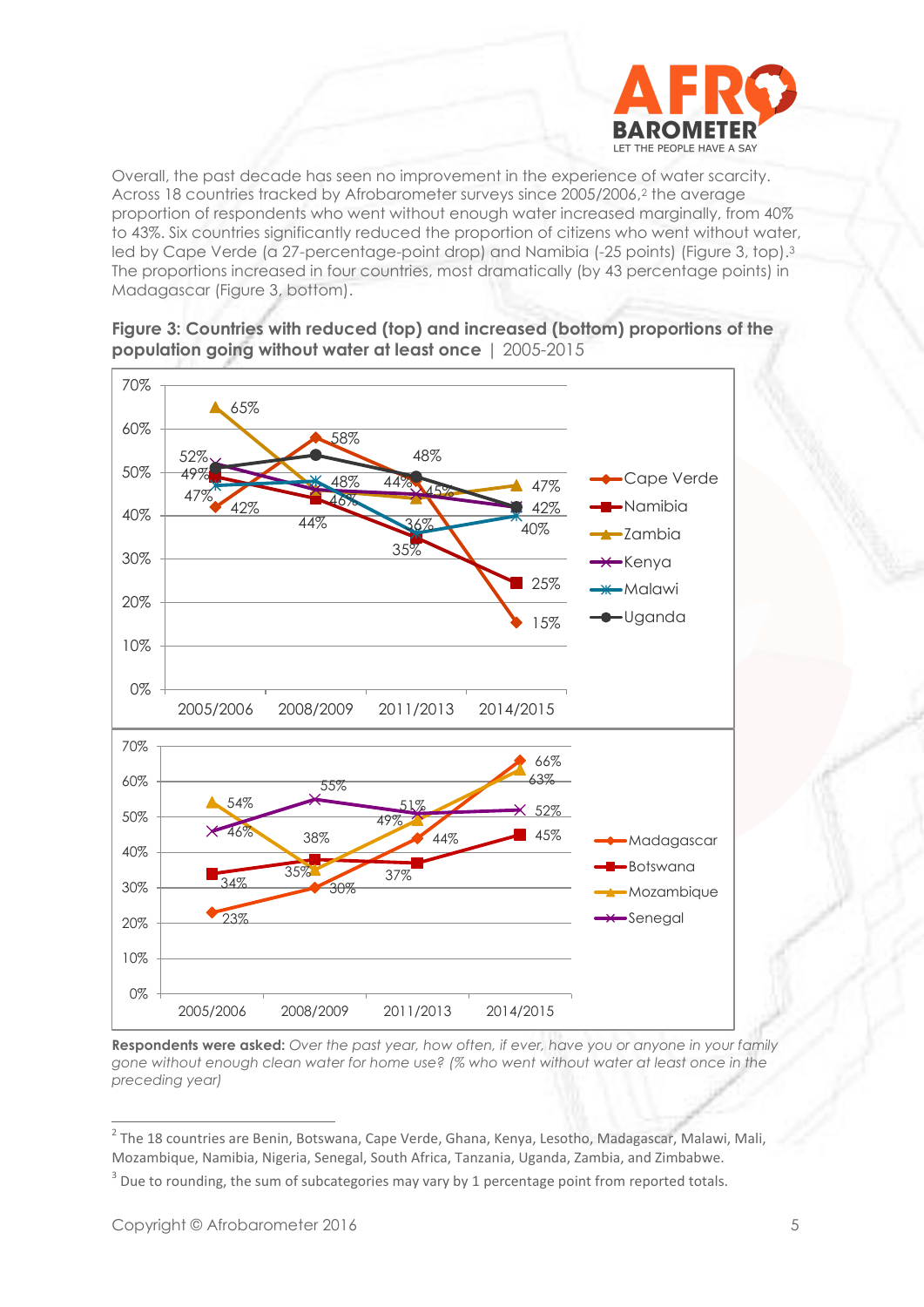



# **Limited water and sanitation infrastructure**

The frequency of going without enough water reflects in part a lack of access to basic infrastructure. Afrobarometer interviewers gather observational data about the availability of public services, including the presence of piped water and sewerage systems "that most houses could access," in the enumeration areas (typically 150-300 per country) where they conduct surveys.

On average across 36 countries, more than one-third (36%) of respondents live in zones without piped-water infrastructure, and more than two-thirds (68%) have no sewerage infrastructure in their communities. In the 18 countries tracked by Afrobarometer since 2005/2006, access to basic service infrastructure has increased modestly over the past decade – by 14 percentage points for piped-water systems and just 8 percentage points for sewage systems (Figure 4).



#### **Figure 4: Improved availability of basic infrastructure** | 18 countries | 2005-2015

**Afrobarometer interviewers were asked to observe:** *Are the following services present in the primary sampling unit/enumeration area: Piped-water system that most houses could access? Sewage system that most houses could access? (% of enumeration areas where services are available)*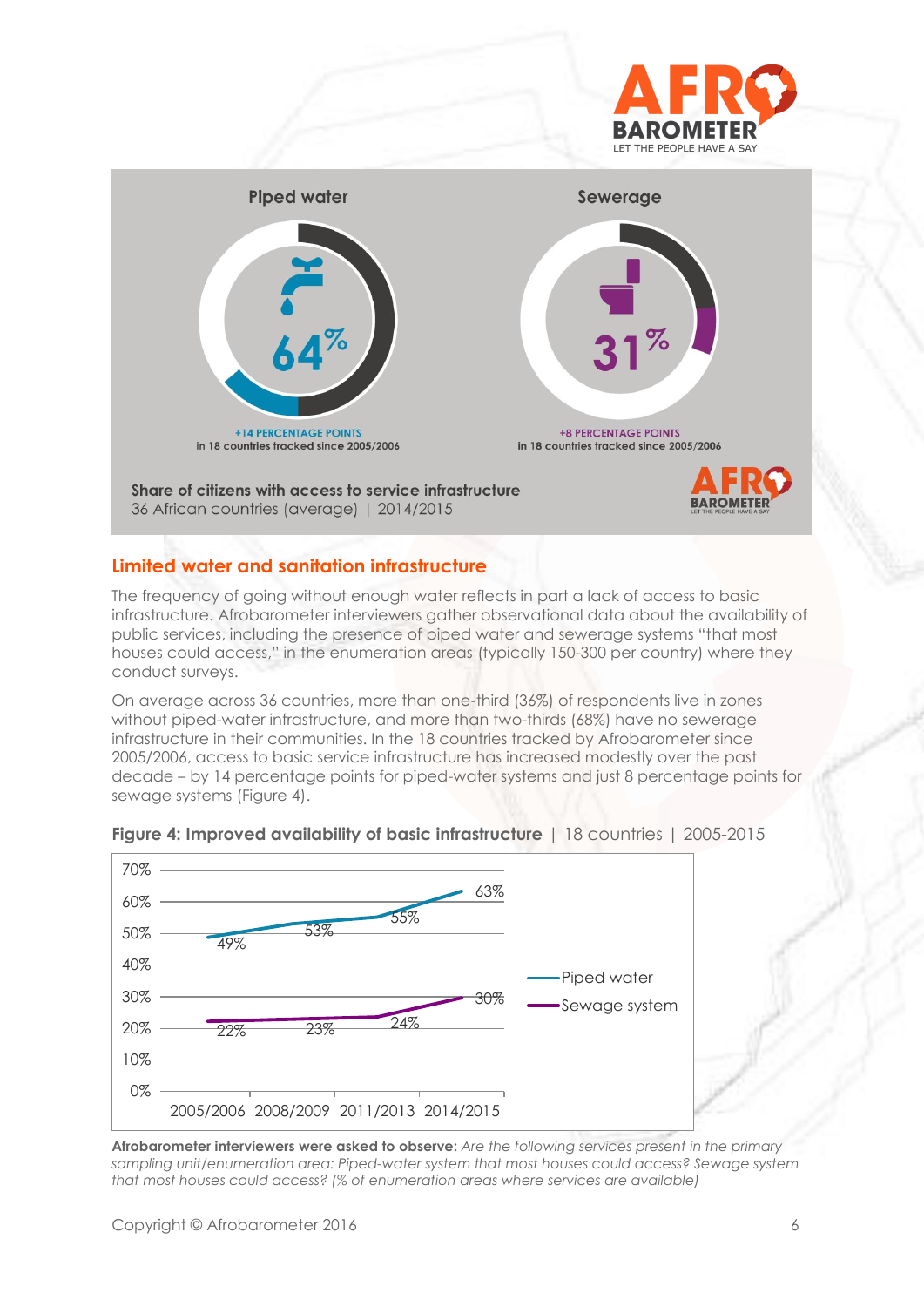

#### *Piped-water infrastructure*

The availability of piped-water infrastructure varies widely among countries. Piped-water systems are available in all or nearly all enumeration areas in Mauritius (100%), Egypt (100%), and Algeria (97%). In contrast, less than one-third of enumeration areas have piped-water systems in Liberia (17%), Malawi (27%), Sierra Leone (27%), and Uganda (30%) (Figure 5).

Central Africa (87%) and North Africa (83%) have the highest proportions of enumeration areas with piped-water systems, while East Africa trails at 39%. Urban areas are about twice as likely to have piped-water infrastructure as rural areas, 89% vs. 45%.

**Figure 5: Proportion of citizens living in enumeration areas with piped water systems**



| 36 countries | 2014/2015

**Afrobarometer interviewers were asked to observe:** *Are the following services present in the primary sampling unit/enumeration area: Piped-water system that most houses could access? (% with pipedwater system)*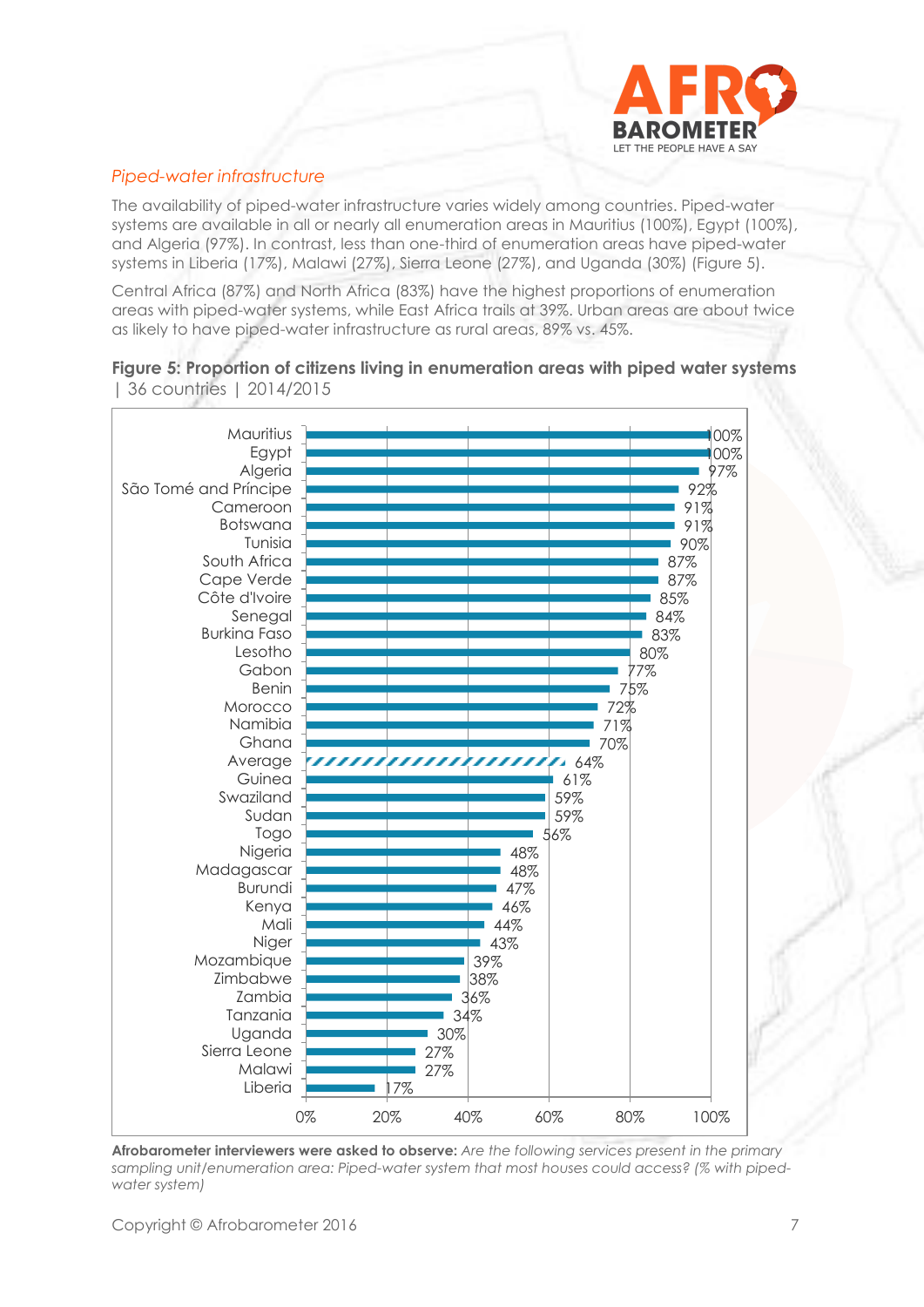

#### Sewage infrastructure

If substantial proportions of the population lack access to piped-water systems, the situation is even worse with regard to sewerage. On average, less than one-third (31%) of enumeration areas have sewerage systems. Algeria (95%) and Egypt (86%) are the only countries where more than seven in 10 citizens live in enumeration areas that have sewerage systems. Less than one in 10 have access to sewerage systems in Malawi (3%), Niger (7%), Sierra Leone (9%), Tanzania (9%), and Uganda (9%) (Figure 6).





**Afrobarometer interviewers were asked to observe:** *Are the following services present in the primary sampling unit/enumeration area: Sewage system that most houses could access? (% with sewage system)*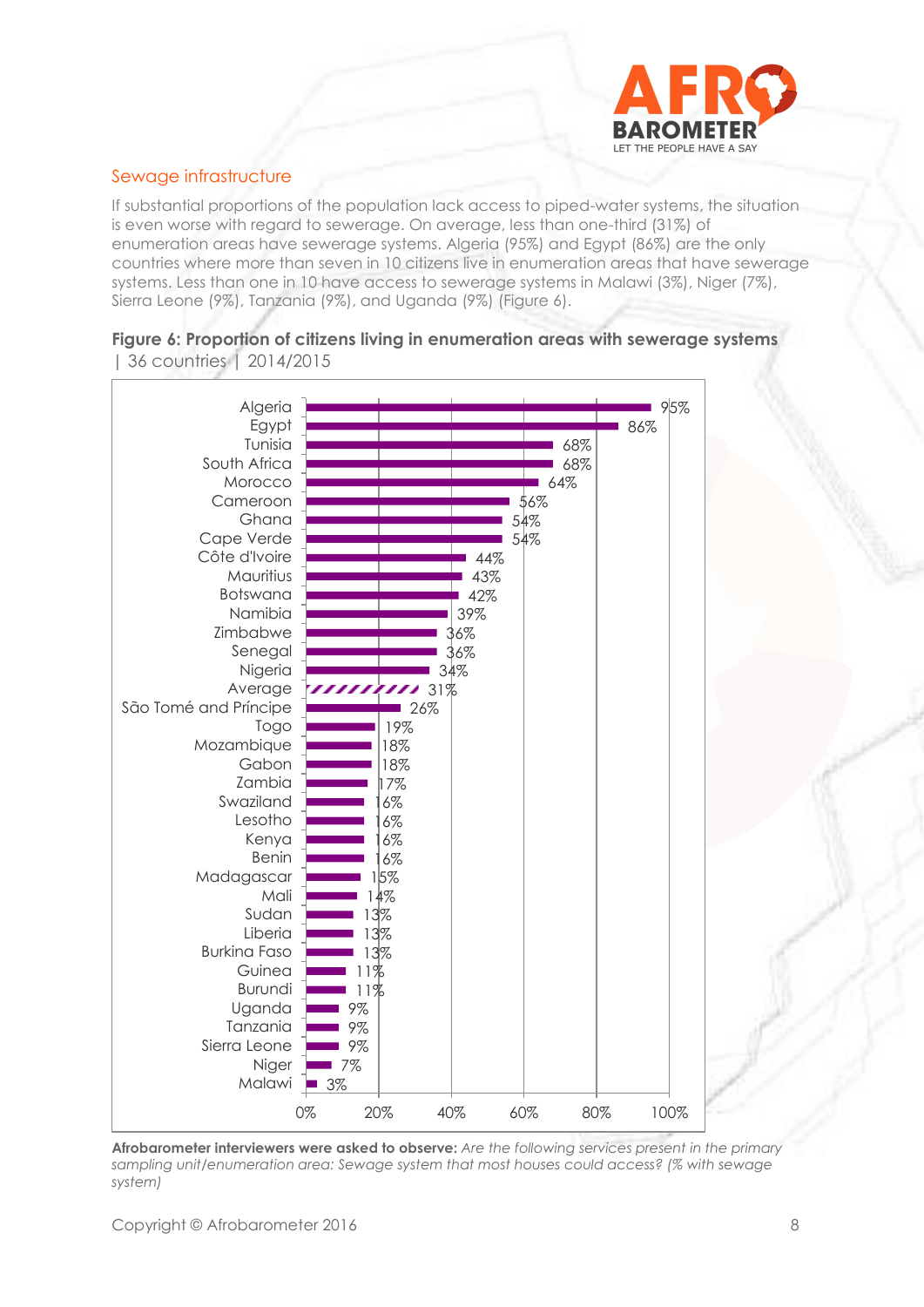



North Africa (65%) has twice the average proportion of enumeration areas with sewerage systems, while East Africa again trails far behind (11%). Urban residents (59%) are six times as likely as their rural counterparts (10%) to live in zones with sewage systems.

For more details on pipedwater and sewage infrastructure, see

Afrobarometer Dispatch No. 67, "Building on progress: Infrastructure development still a major challenge in Africa," available at www.afrobarometer.org.

#### *Point of access to water and latrines*

Even if they live in a zone served by piped-water infrastructure, many Africans do not have easy access to running water – a factor with important implications for hygiene and health. A majority (51%) of respondents do not have access to piped water inside their home or compound. About three in 10 (28%) say their primary source of household water is within their home, while about one-fifth (21%) have access to water within their compound but outside their home.

Again, there are dramatic differences between countries. Almost all Mauritians and Egyptians (both 96%) have running water inside their home, compared to less than 5% of citizens in Sierra Leone, Uganda, Guinea, Lesotho, Burkina Faso, Burundi, Madagascar, Mali, Malawi, Tanzania, and Niger (Figure 7). In 20 of the 36 countries, a majority of citizens have to go outside their compound to access water.

As in the case of infrastructure, North Africa leads the way on readily accessible water, with 81% of respondents reporting piped water inside their homes, while East Africa trails at 5%. Rural residents are twice as likely as city dwellers to lack access to water inside their compound, 66% vs. 30%.

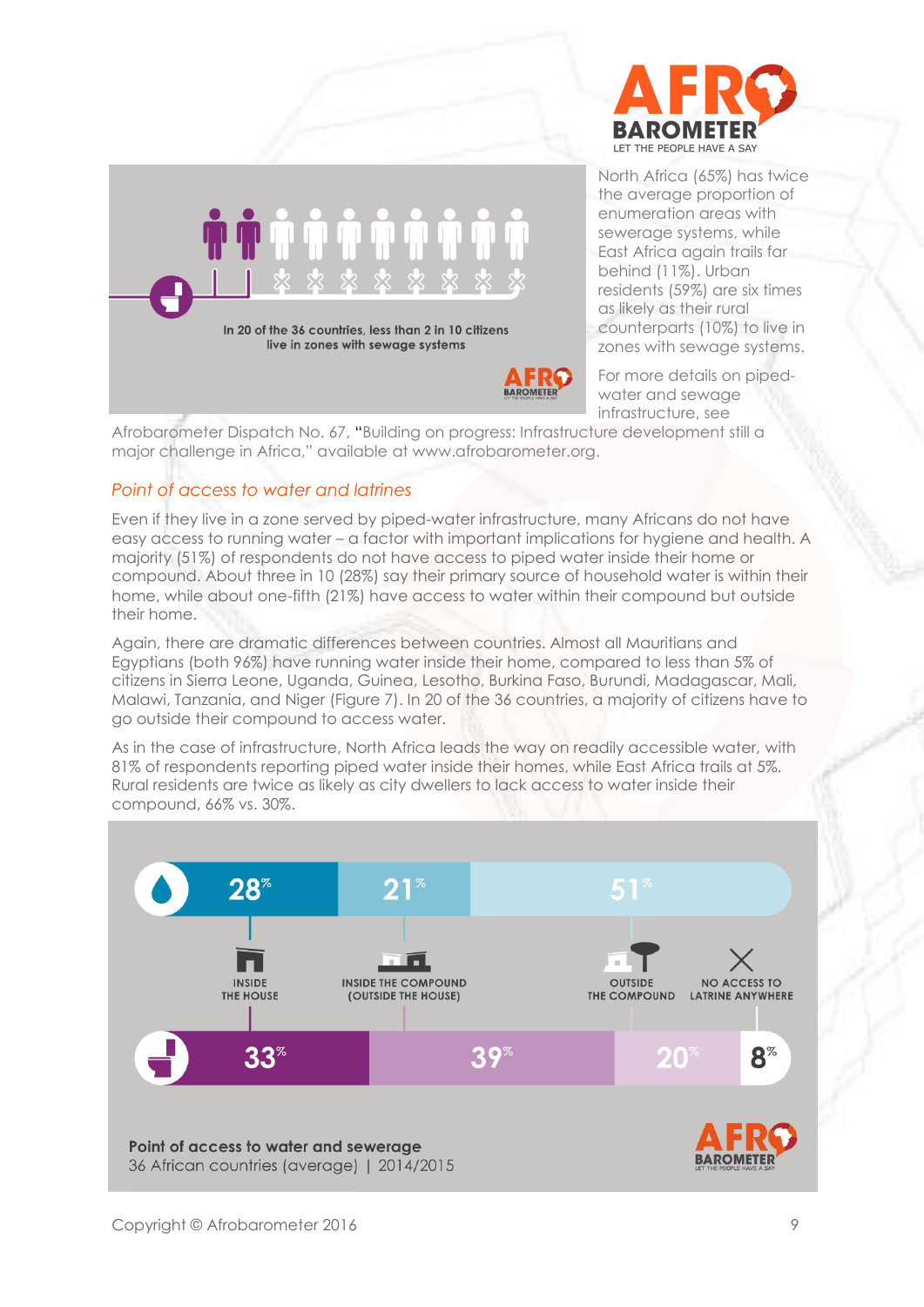





**Respondents were asked:** *Please tell me whether each of the following are available inside your house, inside your compound, or outside your compound: Your main source of water for household use?*

Almost one-tenth (8%) of respondents say they have no access to a latrine or toilet, even outside their compounds. This is most common among citizens of Niger (39%), Namibia (30%), Benin (30%), and São Tomé and Principe (27%) (Figure 8). Most Egyptians (97%) and Algerians (95%) have toilets inside their homes, while this is the case for less than one in 20 citizens in Uganda, Lesotho, Malawi, Burundi, and Sierra Leone.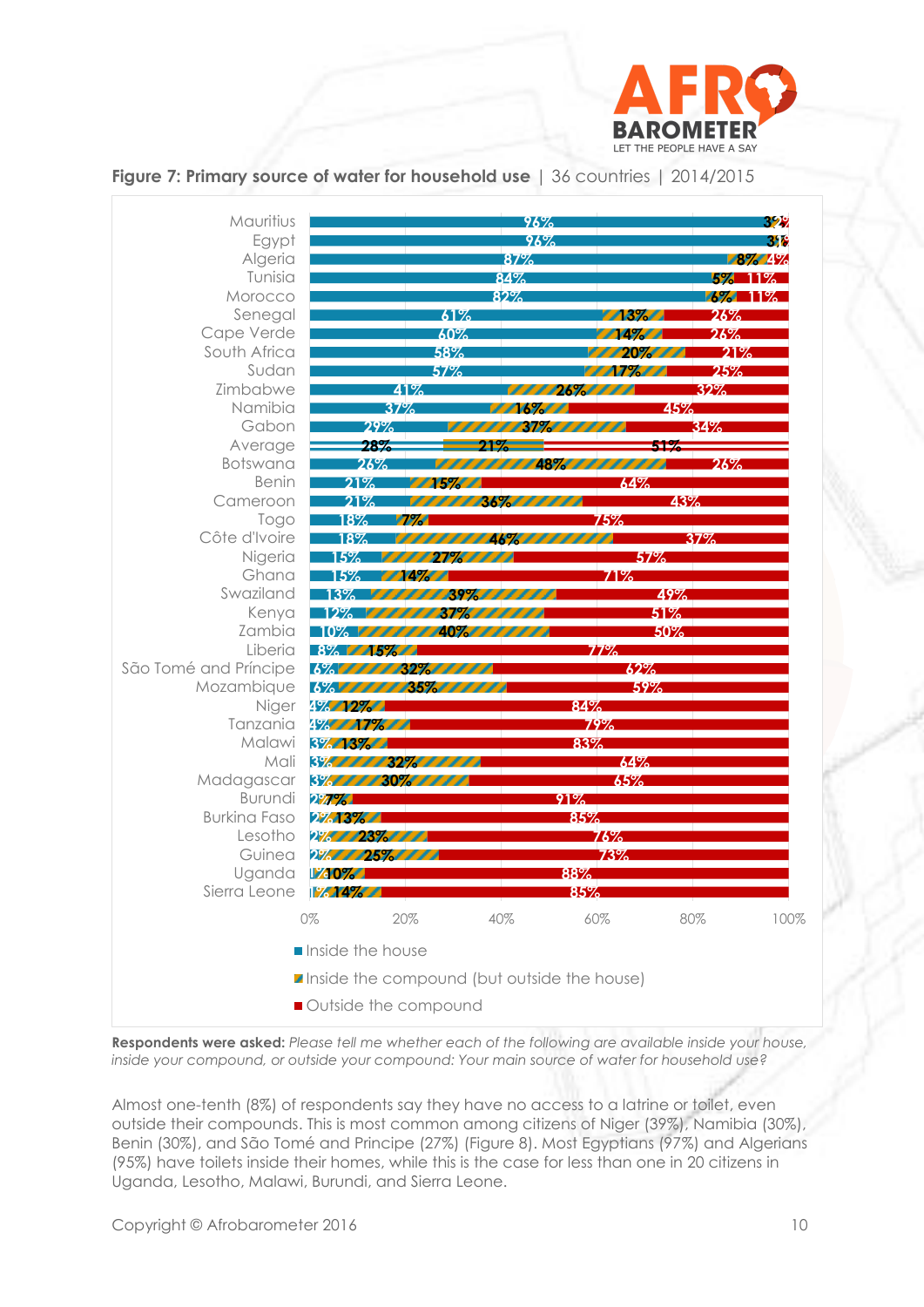

North Africans are more than three times as likely as residents of other regions to have toilets inside the home (89%). East Africans report the fewest toilets inside the home (6%) but are less likely than West, Central, and Southern Africans to lack access to latrines anywhere, even outside the compound.

Rural residents are more likely to access toilets/latrines outside the compound (27%) or to have no access at all (11%) than people living in the city (12% and 3% respectively).



**Figure 8: Location of toilet or latrine** | 36 countries | 2014/2015

**Respondents were asked:** *Please tell me whether each of the following are available inside your home, inside your compound, or outside your compound: A toilet or latrine?*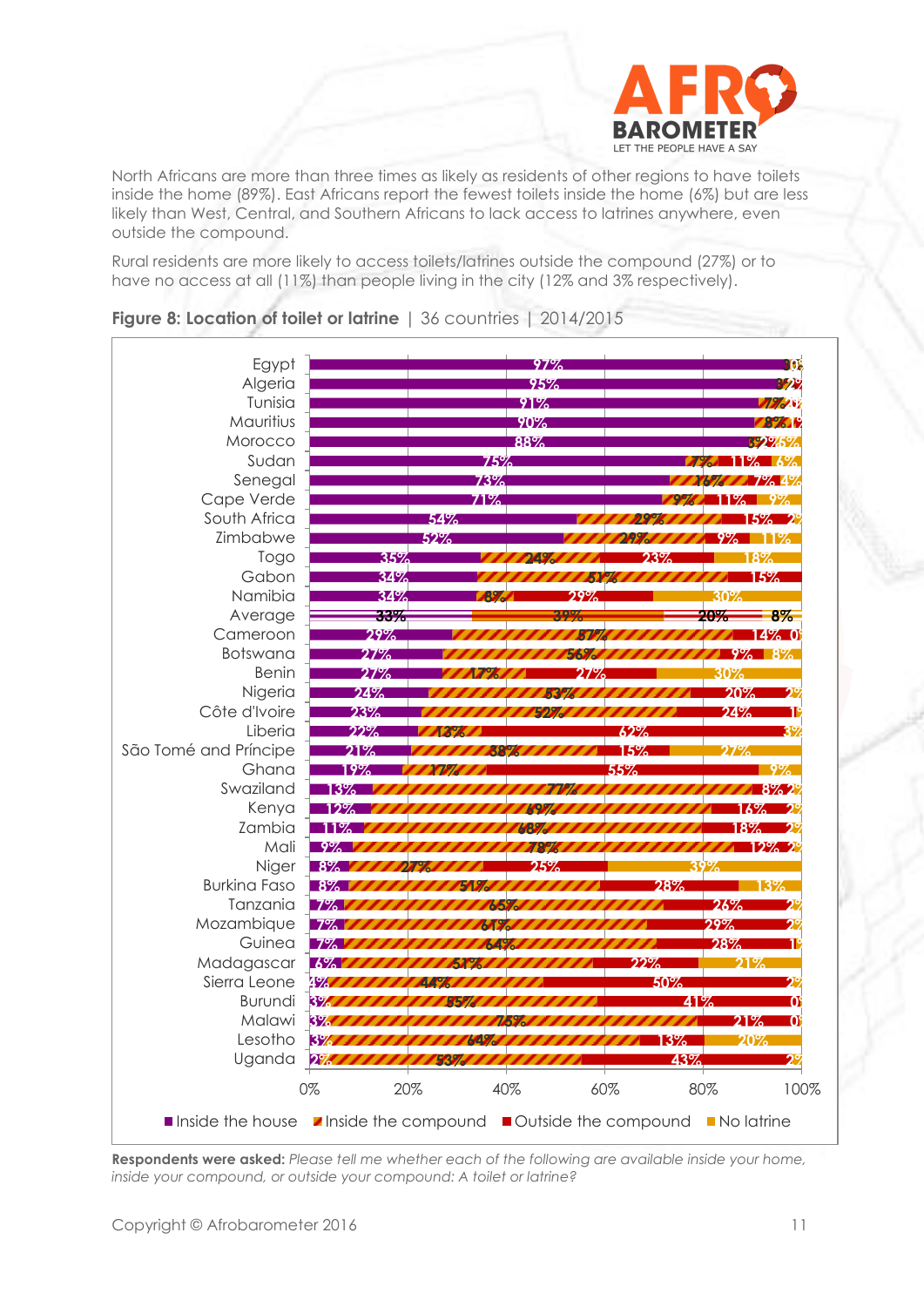

# **Water supply among citizens' top priorities**

Given the widespread lack of access to basic infrastructure and to sufficient water, water supply is understandably a high priority for Africans. Across the 36 surveyed countries, one in five respondents (20%) list water as one of the three most important problems that government should address, placing it at No. 5 among all issues (Figure 9). Citizens in Burkina Faso (60%), Guinea (59%), and Niger (49%) express the greatest concern about water supply, while less than one in 10 citizens in the North African countries, Liberia, Mauritius, Cape Verde, Madagascar, and Nigeria rank water among their top three priorities (Figure 10).



#### **Figure 9: Citizen perceptions of most important problems** | 36 countries |2014/2015

**Respondents were asked:** *In your opinion, what are the most important problems facing this country that government should address?*

**Note:** *Respondents could give up to three responses. Figure shows % of respondents who cite each problem among their three responses.*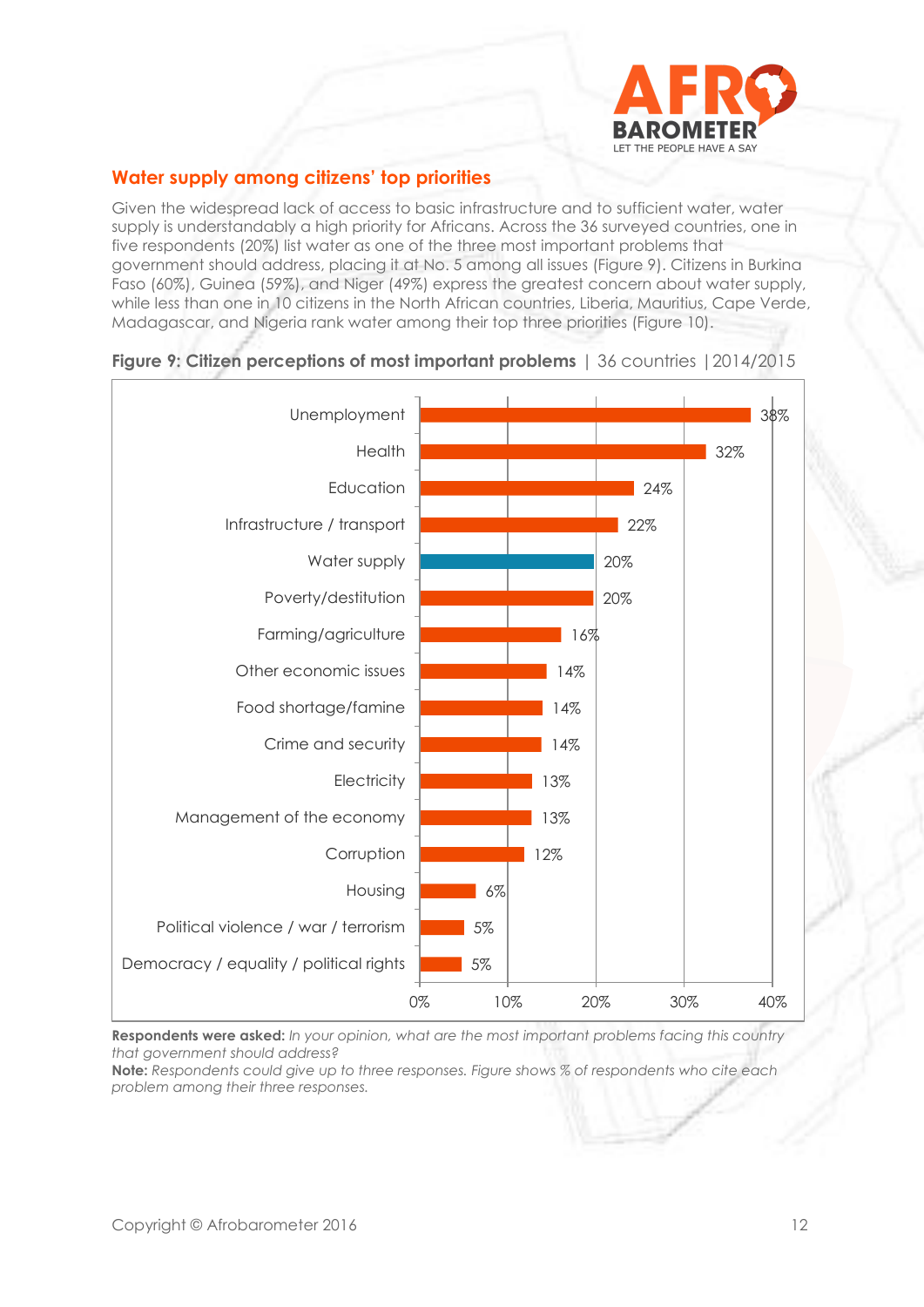





**Respondents were asked:** *In your opinion, what are the most important problems facing this country that government should address?* 

**Note:** *Respondents could give up to three responses. Figure shows % of respondents who cite each problem among their top three. Orange colour shows countries in which water supply was among the five most frequently-cited problems.*

# **Poor government performance on water/sanitation issues**

While many citizens consider water supply a priority, they are not satisfied with how their governments are addressing the issue. On average across 35 countries,<sup>4</sup> a majority (55%) of

<sup>&</sup>lt;sup>4</sup> Questions about government performance were not asked in Sudan.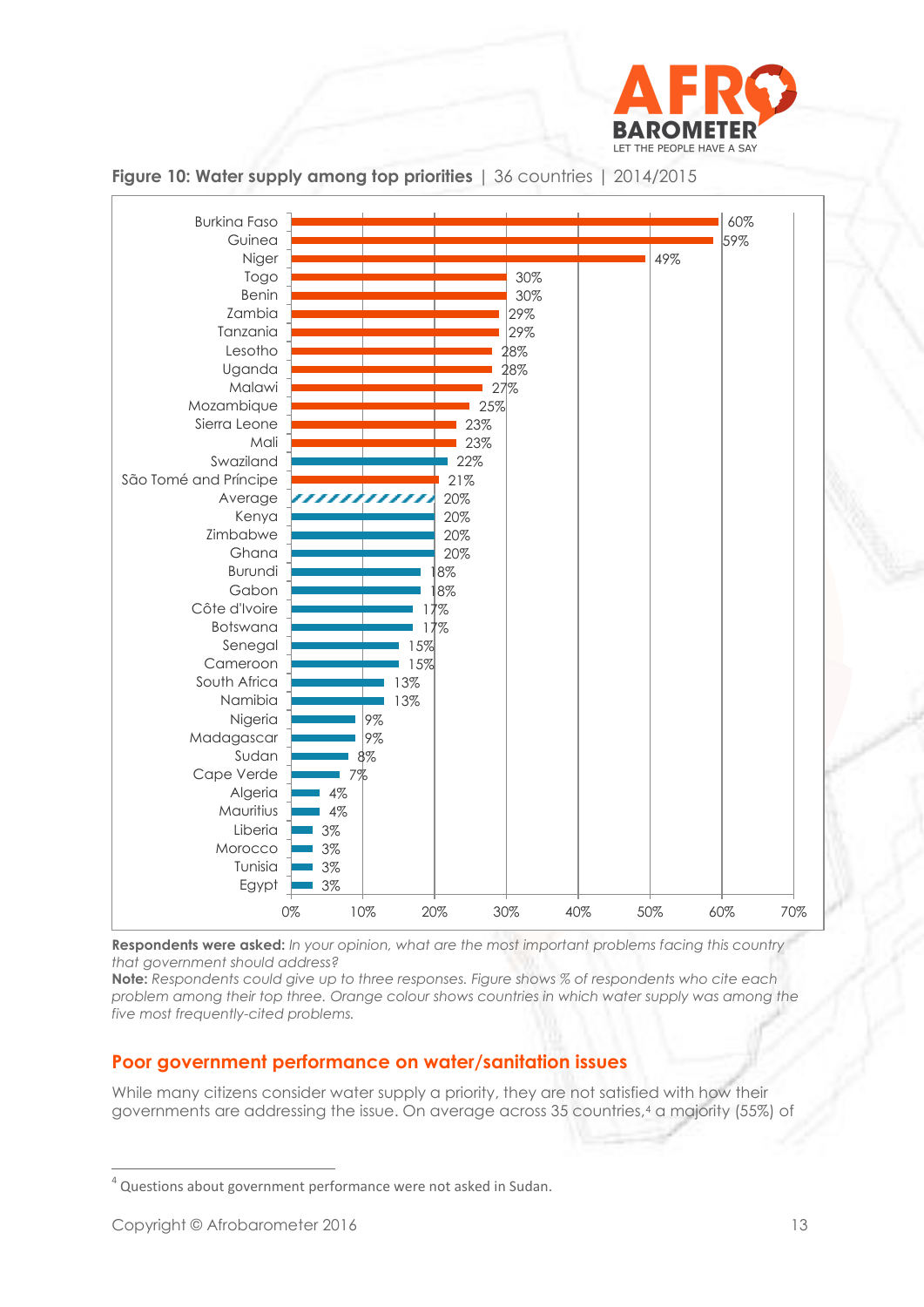

citizens rate their government's performance in handling water and sanitation services as "fairly bad" or "very bad" (Figure 11). This negative appraisal is the majority view in all regions except North Africa, where 46% of respondents rate their government's handling of water and sanitation services as "fairly" or "very" bad. Rural residents (58% disapprove) are somewhat more critical than city dwellers (51%).





**Respondents were asked:** *How well or badly would you say the current government is handling the*  following matters, or haven't you heard enough to say: Providing water and sanitation services? (% who *say "fairly badly" or "very badly")*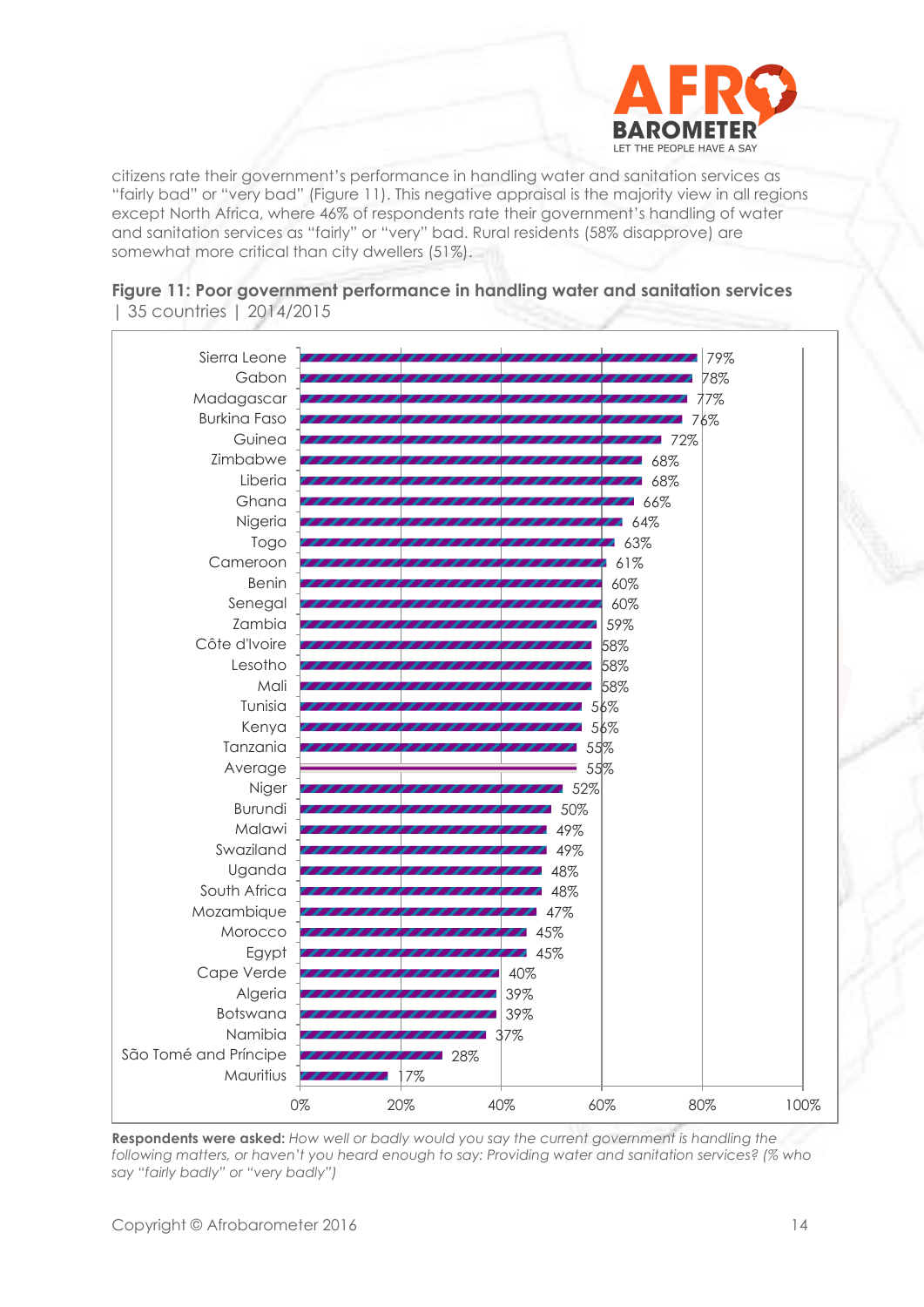

Across the 18 countries tracked over the past decade, negative public ratings of government performance in providing water and sanitation services increased from 41% in 2005/2006 to 55% in 2014/2015. They worsened dramatically in Madagascar (an increase of 47 percentage points in "fairly/very bad" ratings), followed by Ghana (28 points), Senegal (23 points), Botswana (16 points), Mali (15 points), and South Africa (13 points) (Figure 12, top). Though still largely negative, ratings became somewhat more positive in four countries (Zambia, Nigeria, Kenya, and Malawi) (Figure 12, bottom).



**Figure 12: Poor government performance: Countries with increased (top) and decreased (bottom) negative ratings** | 2005-2015

**Respondents were asked:** *How well or badly would you say the current government is handling the following matters, or haven't you heard enough to say: Providing water and sanitation services? (% who say "fairly badly" or "very badly")*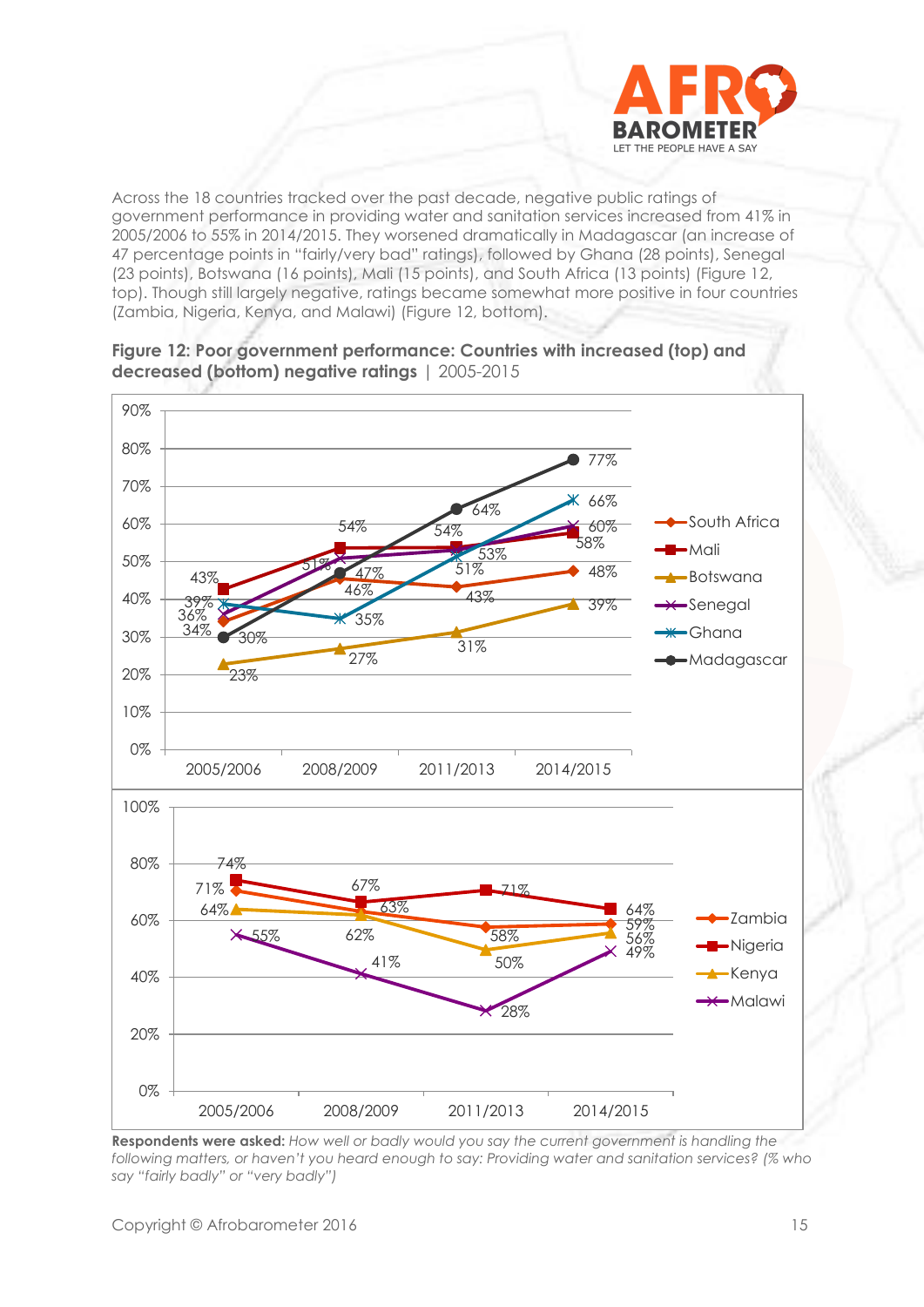

Figure 13, whose data points represent the 35 countries surveyed about government performance in 2014/2015, suggests a moderately strong relationship between the experience of going without enough water and assessments of the government's performance: The greater the proportion of the population that went without enough water at least once during the preceding year, the smaller the proportion who say the government is performing "very well" or "fairly well" in providing water and sanitation services.





#### **Respondents were asked:**

- Over the past year, how often, if ever, have you or anyone in your family gone without enough clean water for home use? *(% who went without water at least once in the preceding year)*
- *How well or badly would you say the current government is handling the following matters, or haven't you heard enough to say: Providing water and sanitation services? (% who say "very well" or "fairly well")*

*Note: Pearson's r= -0.7219 (significant at .01 level)*

#### *Difficulty obtaining water and sanitation services*

One factor that may contribute to dissatisfaction with water and sanitation service provision is the difficulty of obtaining these utilities. Among respondents who tried to obtain water, sanitation, or electricity services from the government during the year preceding the survey, more than half (55%) say it was "difficult" or "very difficult" to get the services they needed. The proportions complaining of difficulty range from 29% in Botswana to 82% in Liberia (Figure 14).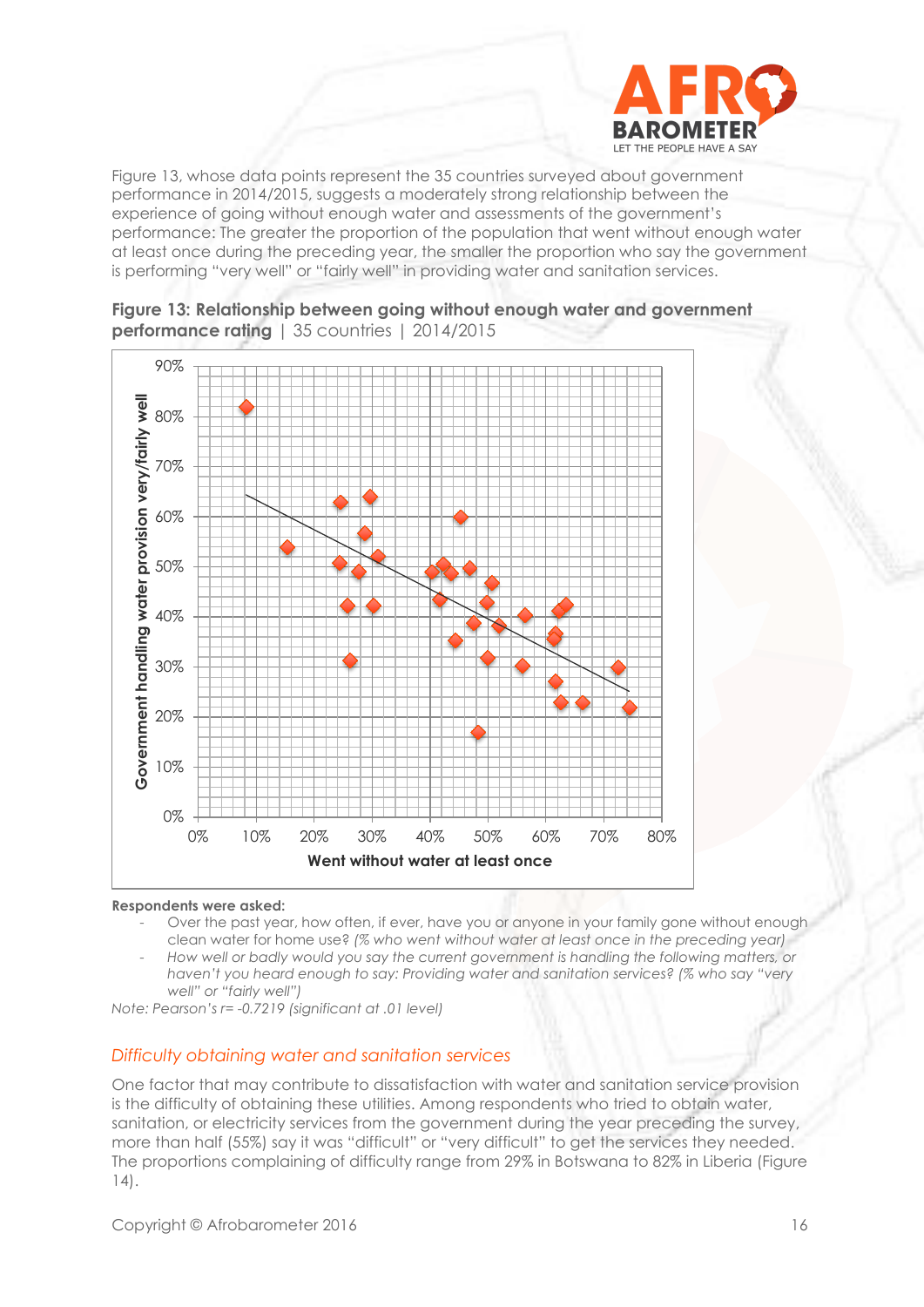

**Figure 14: Difficulty of obtaining water, sanitation, or electric services** | 36 countries | 2014/2015



**Respondents were asked:** *In the past 12 months, have you tried to get water, sanitation, or electric services from government? (If yes:) How easy or difficult was it to obtain the services you needed? (% who say "difficult" or "very difficult")* 

#### Bribery to obtain water, sanitation, or electric services

Among citizens who tried to obtain water, sanitation, or electric services from the government during the year preceding the survey, about one in five (18%) say they had to pay a bribe or do a favour in order to get the services they needed. Liberians (56%) were the most likely to have to pay a bribe, while in Botswana no respondent reports having to pay a bribe for utility services (Figure 15).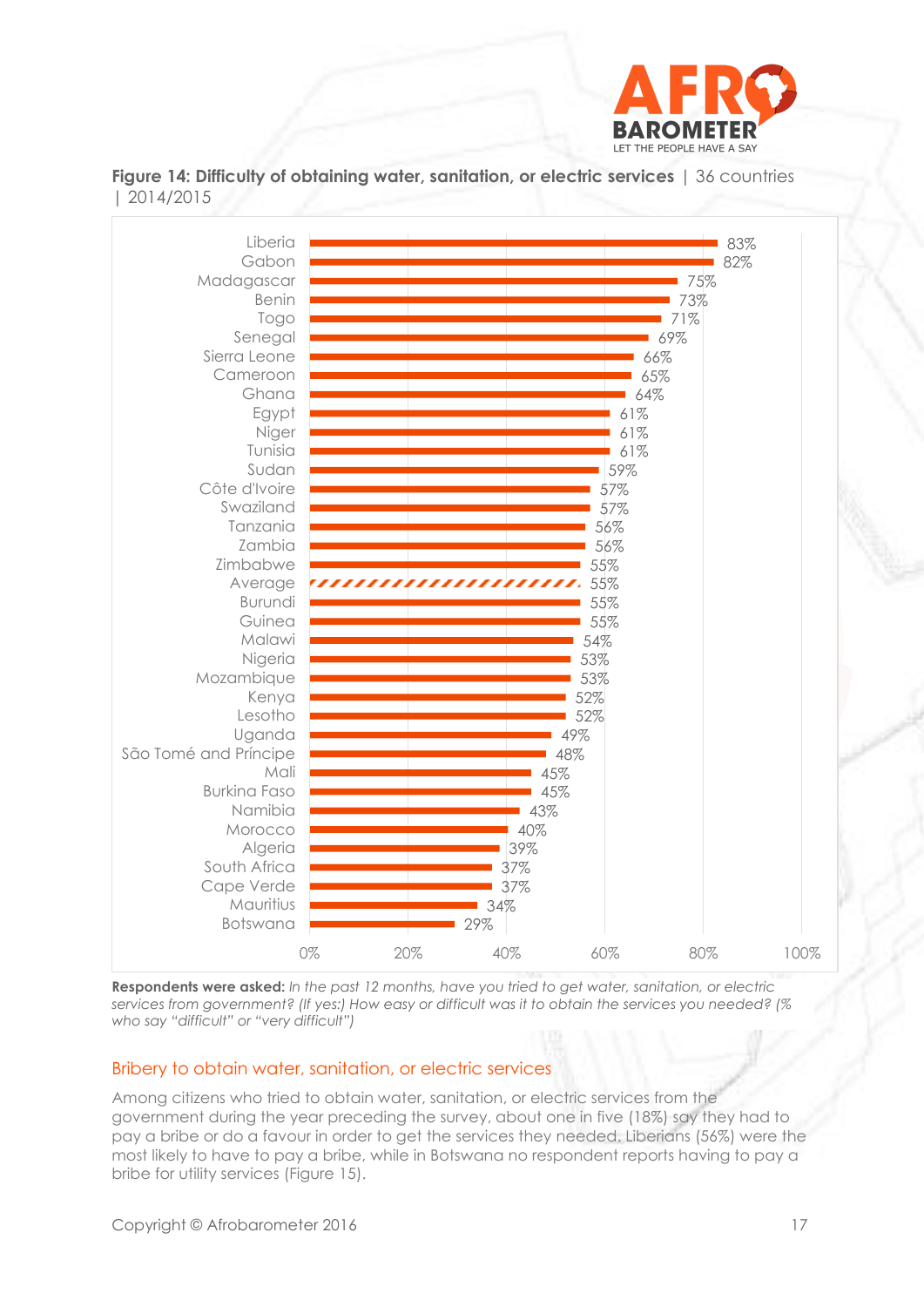



**Figure 15: Paid a bribe to obtain water or sanitation services in past year**  | 36 countries | 2014/2015

**Respondents were asked:** *In the past 12 months, have you tried to get water, sanitation, or electric services from government? (If yes:) And how often, if ever, have you had to pay a bribe, give a gift, or do a favour to government officials in order to get the services you needed? (Among respondents who tried obtain services, % who say they paid a bribe "once or twice," "a few times," or "often")*

# **Urban-rural and regional differences on water and sanitation indicators**

Urban-rural differences related to water and sanitation, summarized in Figure 16, reflect a large disadvantage for rural residents when it comes to access but only minor differences in the difficulty of obtaining services, the likelihood of having to pay a bribe, and public assessments of government performance.

Regional differences, summarized in Figure 17, show North Africa generally in the lead and East Africa trailing with regard to access, while results on other indicators are mixed.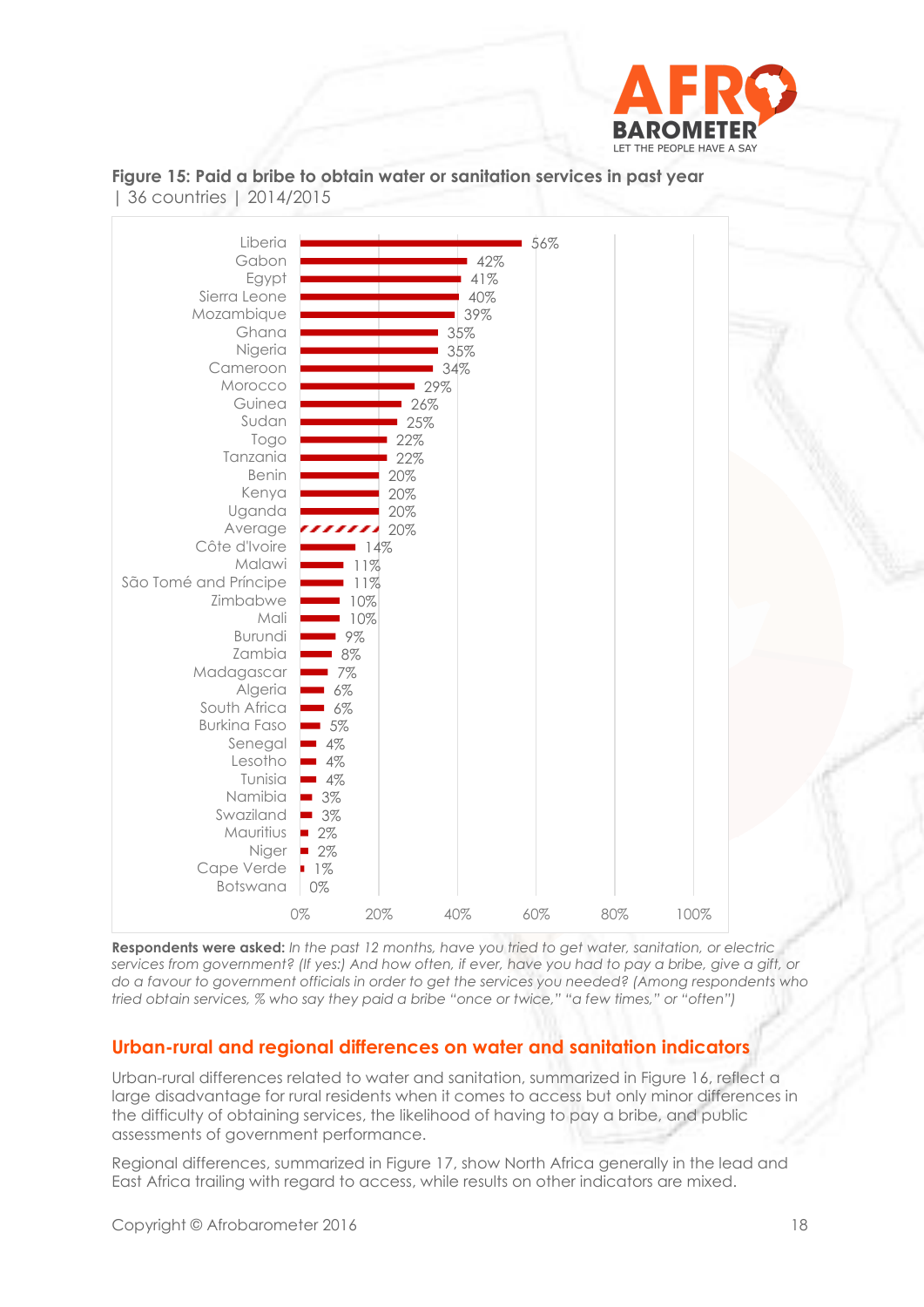

**Figure 16: Urban-rural differences on water/sanitation indicators** | 36 countries | 2014/2015



**Figure 17: Regional differences on water/sanitation indicators** | 36 countries | 2014/2015

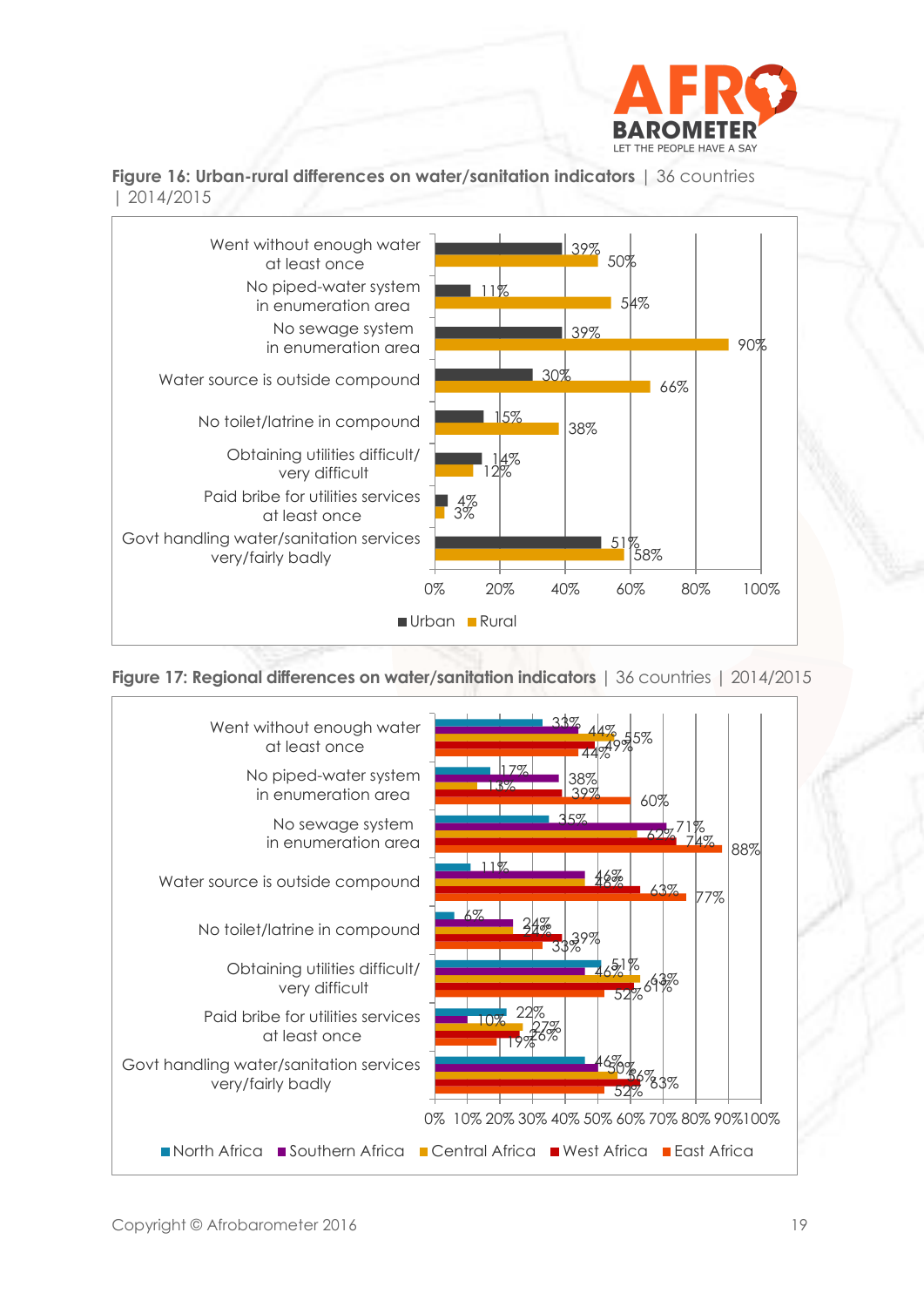

# **References**

- Bentley, T., Han, K., & Houessou, R. (2015). Inadequate access, poor government performance make water a top priority in Africa. Afrobarometer Dispatch No. 16. Available at: http://afrobarometer.org/publications/ad16-inadequate-access-poor-governmentperformance-make-water-top-priority-africa.
- Bentley, T., Olapade, M., Wambua, P., & Charron, N. (2015). Where to start? Aligning Sustainable Development Goals with citizen priorities. Afrobarometer Dispatch No. 67. Available at: http://afrobarometer.org/publications/ad67-where-start-aligning-sustainable-developmentgoals-citizen-priorities.
- Mitullah, W., Samson, R., Wambua, P., & Balongo, S. (2016). Building on progress: Infrastructure development still a major challenge in Africa. Afrobarometer Dispatch No. 69. Available at: http://www.afrobarometer.org/publications/ad69-building-progress-infrastructuredevelopment-still-major-challenge-africa.
- United Nations. (2015). Goal 6: Ensure access to water and sanitation for all. Sustainable development goals. Available at: [http://www.un.org/sustainabledevelopment/water-and](http://www.un.org/sustainabledevelopment/water-and-sanitation/)[sanitation/.](http://www.un.org/sustainabledevelopment/water-and-sanitation/)
- World Bank. (2014). Water supply and sanitation: Sector results profile. Available at: http://www.worldbank.org/en/results/2013/04/12/water-sanitation-results-profile.World Health Organization. (2015). Drinking-water. WHO Fact Sheet No. 391. Available at: http://www.who.int/mediacentre/factsheets/fs391/en/.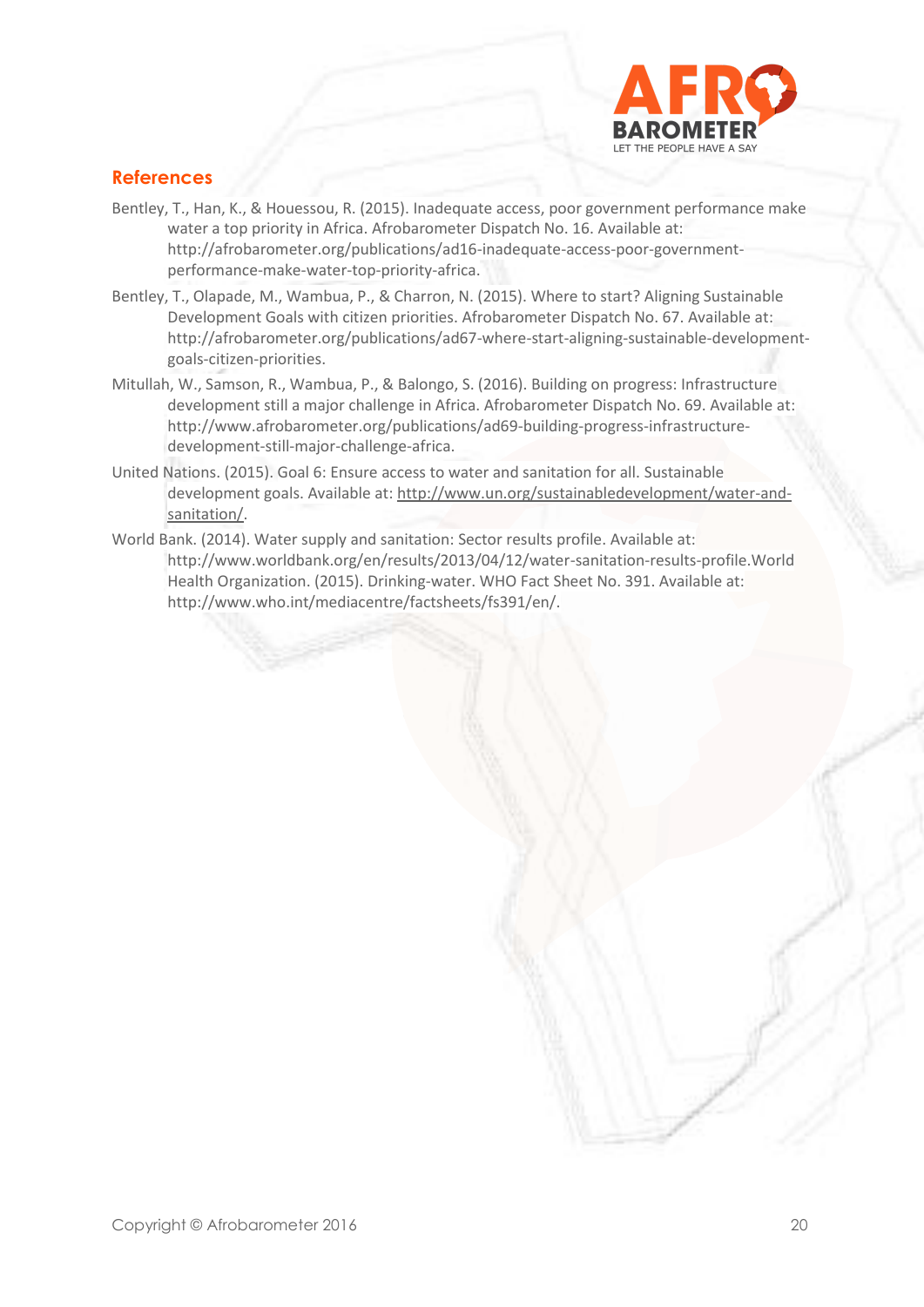

# **Appendix**

**Table A.1: Afrobarometer Round 6 fieldwork dates and previous survey rounds**

| <b>Country</b>               | <b>Months when Round 6</b><br>fieldwork was conducted | <b>Previous survey rounds</b> |  |
|------------------------------|-------------------------------------------------------|-------------------------------|--|
| <b>Algeria</b>               | May-June 2015                                         | 2013                          |  |
| <b>Benin</b>                 | May-June 2014                                         | 2005, 2008, 2011              |  |
| <b>Botswana</b>              | June-July 2014                                        | 1999, 2003, 2005, 2008, 2012  |  |
| <b>Burkina Faso</b>          | April-May 2015                                        | 2008, 2012                    |  |
| <b>Burundi</b>               | September-October 2014                                | 2012                          |  |
| <b>Cameroon</b>              | January-February 2015                                 | 2013                          |  |
| <b>Cape Verde</b>            | November-December 2014                                | 2002, 2005, 2008, 2011        |  |
| Côte d'Ivoire                | August-September 2014                                 | 2013                          |  |
| Egypt                        | June-July 2015                                        | 2013                          |  |
| Gabon                        | September 2015                                        | N/A                           |  |
| Ghana                        | May-June 2014                                         | 1999, 2002, 2005, 2008, 2012  |  |
| <b>Guinea</b>                | March-April 2015                                      | 2013                          |  |
| Kenya                        | November-December 2014                                | 2003, 2005, 2008, 2011        |  |
| Lesotho                      | May 2014                                              | 2000, 2003, 2005, 2008, 2012  |  |
| Liberia                      | May 2015                                              | 2008, 2012                    |  |
| <b>Madagascar</b>            | December 2015-January 2015                            | 2005, 2008, 2013              |  |
| <b>Malawi</b>                | March-April 2014                                      | 1999, 2003, 2005, 2008, 2012  |  |
| <b>Mali</b>                  | December 2014                                         | 2001, 2002, 2005, 2008, 2013  |  |
| <b>Mauritius</b>             | June-July 2014                                        | 2012                          |  |
| <b>Morocco</b>               | November 2015                                         | 2013                          |  |
| Mozambique                   | June-August 2015                                      | 2002, 2005, 2008, 2012        |  |
| <b>Namibia</b>               | August-September 2014                                 | 1999, 2003, 2006, 2008, 2012  |  |
| <b>Niger</b>                 | <b>April 2015</b>                                     | 2013                          |  |
| <b>Nigeria</b>               | December 2014-January 2015                            | 2000, 2003, 2005, 2008, 2013  |  |
| <b>São Tomé and Principe</b> | July-August 2015                                      | N/A                           |  |
| <b>Senegal</b>               | November-December 2014                                | 2002, 2005, 2008, 2013        |  |
| <b>Sierra Leone</b>          | May-June 2015                                         | 2012                          |  |
| <b>South Africa</b>          | August-September 2015                                 | 2000, 2002, 2006, 2008, 2011  |  |
| Sudan                        | <b>June 2015</b>                                      | 2013                          |  |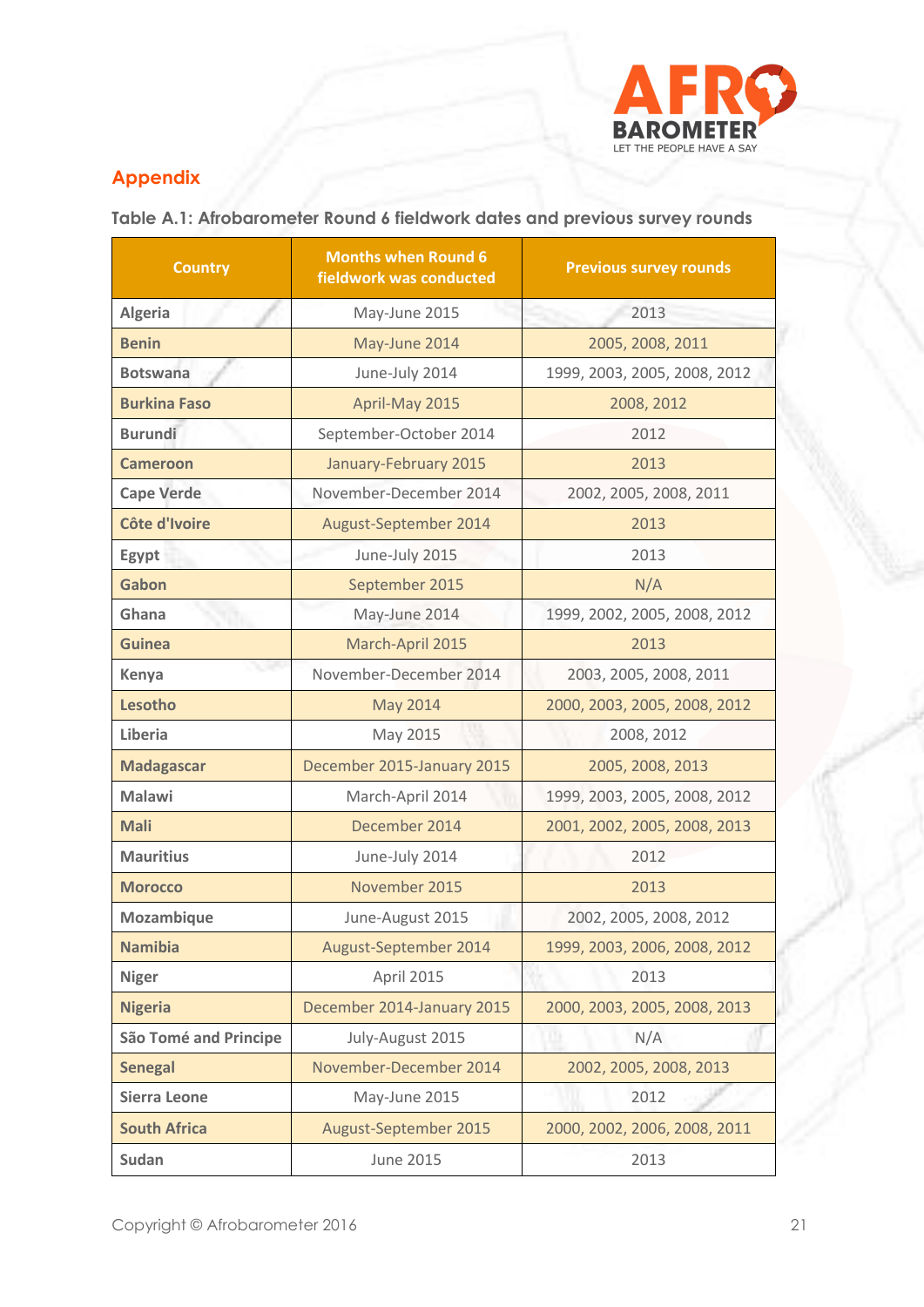

| <b>Country</b>   | <b>Months when Round 6</b><br>fieldwork was conducted | <b>Previous survey rounds</b> |
|------------------|-------------------------------------------------------|-------------------------------|
| <b>Swaziland</b> | <b>April 2015</b>                                     | 2013                          |
| <b>Tanzania</b>  | August-November 2014                                  | 2001, 2003, 2005, 2008, 2012  |
| <b>Togo</b>      | October 2014                                          | 2012                          |
| <b>Tunisia</b>   | April-May 2015                                        | 2013                          |
| <b>Uganda</b>    | May 2015                                              | 2000, 2002, 2005, 2008, 2012  |
| Zambia           | October 2014                                          | 1999, 2003, 2005, 2009, 2013  |
| <b>Zimbabwe</b>  | November 2014                                         | 1999, 2004, 2005, 2009, 2012  |